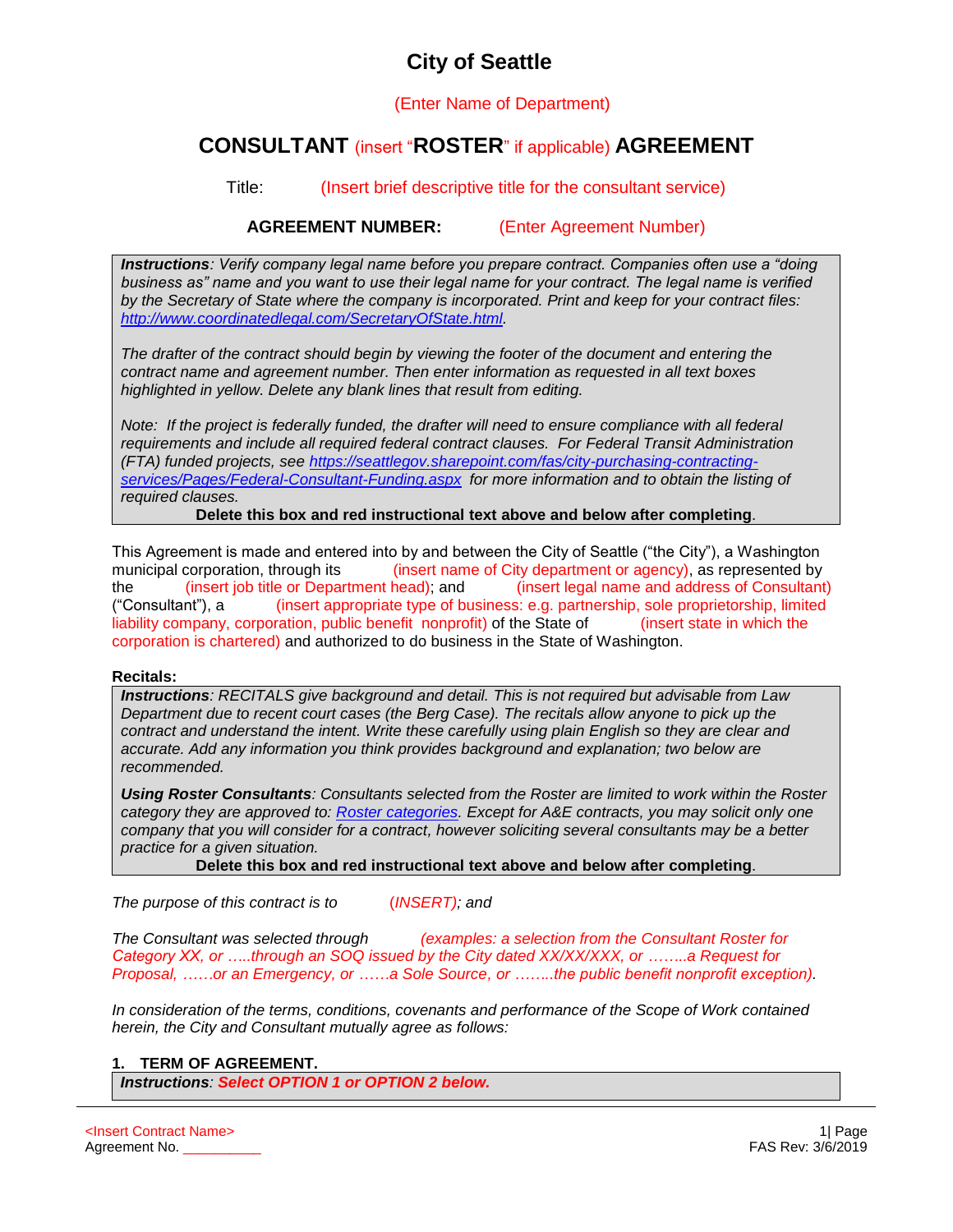*Departments may choose Option 1 for projects that do not have strict project deadlines. This may be appropriate for most projects. There is a proven risk that contracts may terminate prematurely before work is completed because the termination date on the contract ends the contract earlier than the actual completion date of the work. The administrative process to amend a contract for time extension alone is disruptive, untimely and labor intensive. The approved language for Option 1 would eliminate these risks. However, it's recommended you provide milestones or a project schedule with desired completion dates as part of the Scope of Work.*

*Departments may choose Option 2 for projects that have strict project deadlines, where timing is crucial. This may include projects for pre-construction services that are tied to a construction schedule; projects with specific milestones or deliverables tied to completion dates; and projects with federal or levy funding, etc. Note: federally funded projects may have more stringent requirements for contract terms, e.g., for FTA funded projects, contracts shall not exceed five years unless justified.* 

*Delete the option you do not select, and delete the "OPTION 1" or "OPTION 2" label of the option you do select. Delete any blank lines resulting*.

#### **Delete this box and red instructional text above and below after completing**.

**OPTION 1** [Note: It's recommended you provide milestones or a project schedule with desired completion dates as part of the Scope of Work when using **OPTION 1**.] The term of this Agreement begins when fully executed by all parties and ends when work is completed and accepted by the City, unless amended by written agreement or terminated earlier under termination provisions.

**OPTION 2** The term of this Agreement begins when fully executed by all parties, and ends on unless amended by written agreement or terminated earlier under the termination provisions.

# **2. TIME OF BEGINNING AND COMPLETION.**

The Consultant shall begin the work outlined in the "Scope of Work" ("Work") upon receipt of written notice to proceed from the City. The City will acknowledge in writing when the Work is complete. Time limits established under this Agreement shall not be extended because of delays for which the Consultant is responsible, but may be extended by the City, in writing, for the City's convenience or conditions beyond the Consultant's control.

#### **3. SCOPE OF WORK.**

*Instructions:**The Scope may be written within this Section or as an attachment. Select an option below and delete the other. The standard Scope of Work provision below must also be in this Section.*

*In developing a Scope, there should be a relationship between the Scope in this Section, including work tasks and deliverables, and the PAYMENT section, including dollar amounts, associated fees, charges and reimbursements.*

*The Scope should be consistent with an independent contractor (department will not direct or supervise work like that of a City employee (i.e. does not do performance evaluations, hire, terminate, discipline, not in the City Directory, etc.*

*If the scope has a Union position within your department that performs this work, notify the Union of your intent to contract.*

**Delete this box and red instructional text above and below after completing**.

**Option 1** The Scope of Work of this Agreement and the time scheduled for completion of such Work are:

**Option 2** The Scope of Work for this Agreement and the time schedule for completion of such Work are described in Exhibit , which is attached to and made a part of this Agreement.

The Work is subject to City review and approval. The Consultant shall confer with the City periodically, and prepare and present information and materials (e.g. detailed outline of completed Work) requested by the City to determine the adequacy of the Work or Consultant's progress.

# **4. EXPANSION FOR NEW WORK.**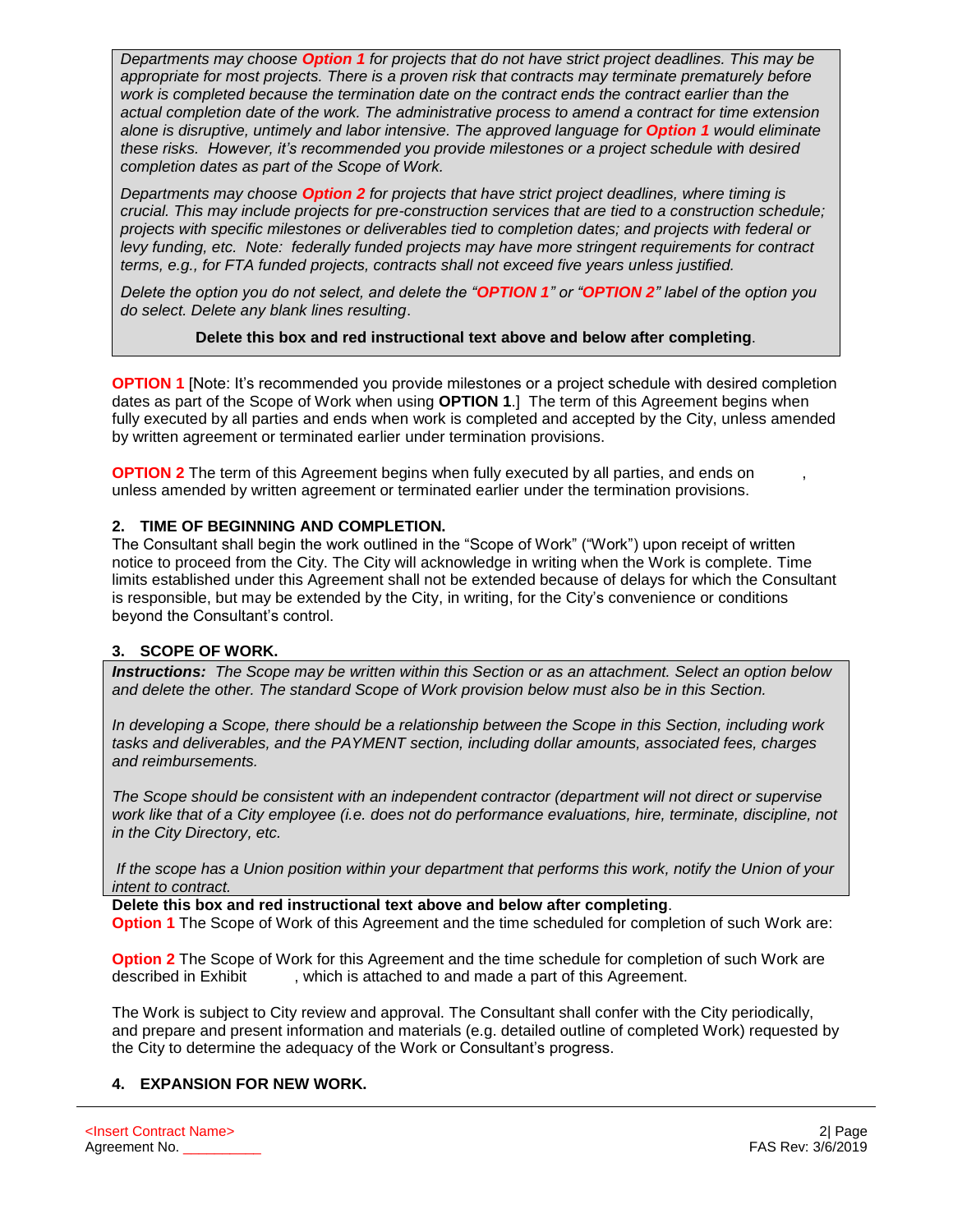This Agreement scope may be expanded for new work. Any expansion for New Work (work not specified within the original Scope of Work Section of this Agreement, and/or not specified in the original RFP as intended work for the Agreement) must comply with all the following limitations and requirements: (a) the New Work is not reasonable to solicit separately; (b) the New Work is for reasonable purpose; (c) the New Work was not reasonably known either the City or Consultant at time of contract or else was mentioned as a possibility in the solicitation (such as future phases of work, or a change in law); (d) the New Work is not significant enough to be reasonably regarded as an independent body of work; (e) the New Work would not have attracted a different field of competition; and (f) the change does not vary the essential identified or main purposes of the Agreement. The City may make exceptions for immaterial changes, emergency or sole source conditions, or other situations required in City opinion. Certain changes are not New Work subject to these limitations, such as additional phases of Work anticipated at the time of solicitation, time extensions, Work Orders issued on an On-Call contract, and similar. New Work must be mutually agreed and issued by the City through written Addenda. New Work performed before an authorizing Amendment may not be eligible for payment.

# **5. INTERLOCAL COOPERATION ACT.**

*Instructions: This Section implements the Council intention to allow Interlocal Agreement sharing of contracts, when the Council amended the SMC in 2005. That being said, this language below can be removed and RESERVED inserted after the title instead. This is not essential yet is reasonable to include if you anticipate this contract might be of interest for use by the contract entities.*  **Delete this box after completing.**

RCW 39.34 allows cooperative agreements between public agencies and other political subdivisions, to share the work or results of work that each agency also has authority to independently perform. SMC 20.60.100 allows certain non-profits to also use these agreements. If a public agency files or has filed an Intergovernmental Cooperative Purchasing Agreement with the City Purchasing and Contracting Services Division, those agencies may utilize City contracts in lieu of their own selection process, as long as the contract meets the requirements requires of their local and state law. The Consultant may accept or decline such Work. If the Consultant accepts work from another public agency using the City of Seattle Agreement as the authority, the Consultant shall offer the same prices, terms and conditions. The City of Seattle accepts no responsibility for the choice of an agency to utilize the City contract, or for payment or performance.

# **6. PAYMENT.**

*Instructions*: *A more detailed payment explanation may be inserted by your department. It must include the maximum amount to be paid to the consultant per the scope, and benchmarks for when certain progress payments will be paid.* 

*ROSTER contracts dollar values are limited to [https://seattlegov.sharepoint.com/fas/city-purchasing](https://seattlegov.sharepoint.com/fas/city-purchasing-contracting-services/Pages/Bid-Limits-and-Thresholds.aspx)[contracting-services/Pages/Bid-Limits-and-Thresholds.aspx.](https://seattlegov.sharepoint.com/fas/city-purchasing-contracting-services/Pages/Bid-Limits-and-Thresholds.aspx)*

*DELETE Options 1 below and under 6.1 PAYMENT PROCEDURES if this agreement is for a lump sum or paid per deliverable. Note: The lump sum payment option is used rarely and is best for short-term projects (3 months or less) and/or where it is impractical to make incremental monthly payments. A Lumpsum payment is a one-time, single payment for the completion of the Scope of Work and does not allow for monthly payments or payments in advance.* 

#### **Delete this box and red instructional text above and below after completing**.

- A. **Option 1** The Consultant will be reimbursed at a rate of \$ /hr. Total compensation under this Agreement shall not exceed \$ unless modified by a written amendment to this Agreement. The parties agree that the hourly rate includes all direct, indirect, and fixed fees for the project.
- A. **Option 2** This contract provides for a lump-sum payment negotiated based on cost to complete the Scope of Work, and shall include only those costs allowed under Part 31 of the Federal Acquisition Regulations (FAR), which are incorporated by reference. Total compensation under this Agreement shall not exceed \$ unless modified by a written amendment to this Agreement.

#### **6.1 PAYMENT PROCEDURES.**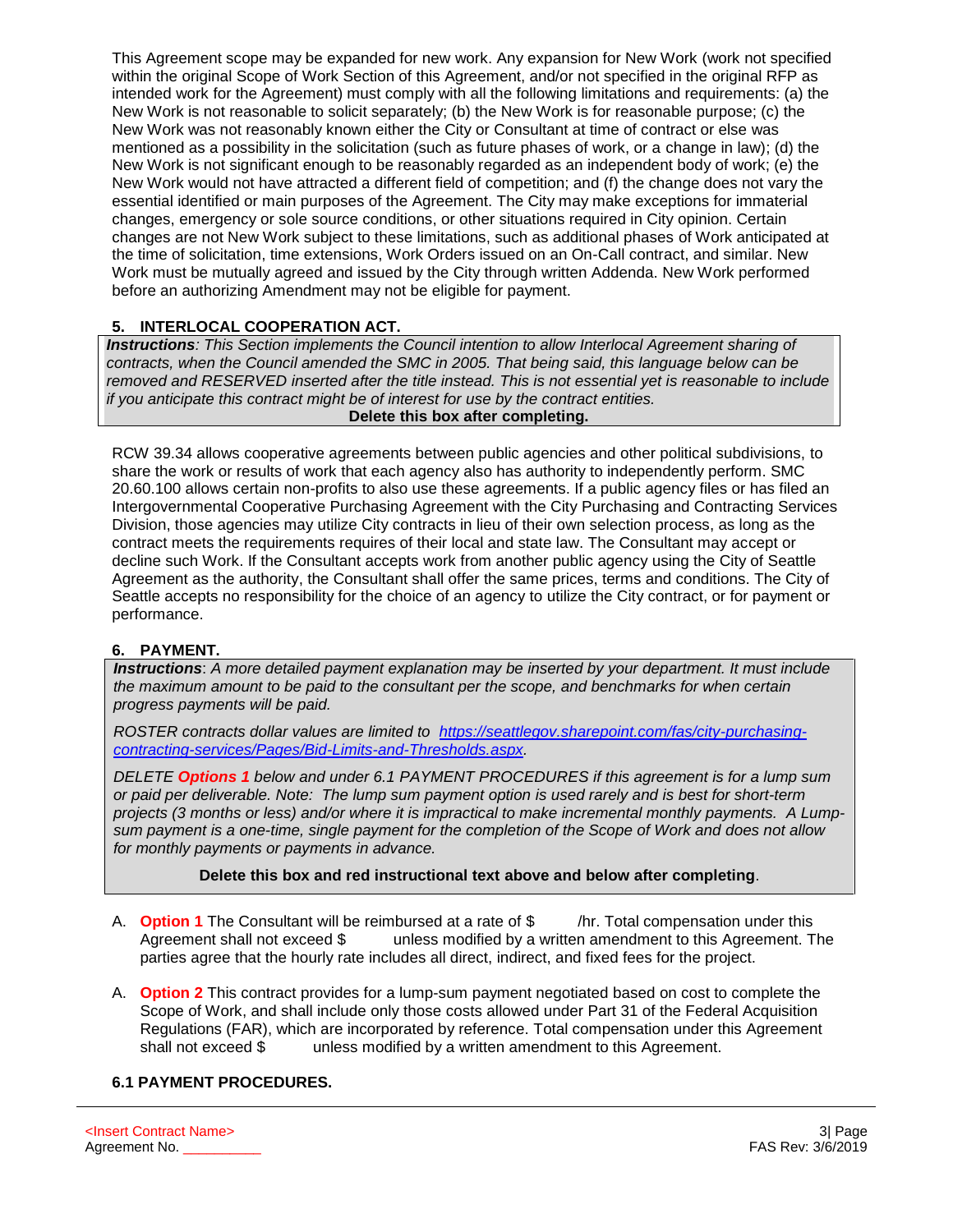*Instructions: Edit as appropriate for your department. This section should be developed and inserted by the department contracting for services. Below is a sample for departments to edit. Note that given Prompt Pay (section 6.3 below); you should not limit it to less frequently than once per month.*

**Delete this box and red instructional text above and below after completing**.

**Option 1** The Consultant may submit invoices to the City as frequently as once per month during progress of work, for partial payment for work completed to date. Payment shall be made by the City to the Consultant upon the City's receipt of a properly prepared invoice containing the information listed below**.** 

**Option 2** [for lump-sum payments] The Consultant may submit an invoice to the City for the full PAYMENT amount upon completion of all Work. Invoices requesting payment for partial completion of Work will not be approved. Payment shall be made by the City to the Consultant upon the City's receipt of a properly prepared invoice containing the information listed below:

**Deliver all invoices and invoice/billing notices under this Agreement to:** *Instructions: Delete the highlighted text after completion.* **Delete this box after completing**.

| If to the City:     |             | If to the Consultant: |
|---------------------|-------------|-----------------------|
| <b>City Contact</b> |             | <b>Firm Contact</b>   |
| Email / Phone       |             | <b>Firm Name</b>      |
| <b>DEPARTMENT</b>   |             | Email / Phone         |
| <b>PO Box</b>       |             | <b>Firm Address</b>   |
| Seattle WA 98124-   | <b>XXXX</b> |                       |

#### **See attached checklist for further instructions.**

| Invoices must clearly display the following (sub-consultants' invoices must also include this<br>information):                                                                                                                                                                                                                                                                                                                                                                                                                                                                                                                                                                                                                                                                                                                                                         |  |
|------------------------------------------------------------------------------------------------------------------------------------------------------------------------------------------------------------------------------------------------------------------------------------------------------------------------------------------------------------------------------------------------------------------------------------------------------------------------------------------------------------------------------------------------------------------------------------------------------------------------------------------------------------------------------------------------------------------------------------------------------------------------------------------------------------------------------------------------------------------------|--|
| <b>Invoice Date and Invoice Number</b><br><b>City Project Manager Name:</b><br>(Please do not put PM's name in the address)<br>Department Contract No.<br>Contract Title:<br>Period covered by the invoice<br>Task # and title<br>Employee's name and classification<br>Employee's all-inclusive hourly rate and # of hours worked<br>Total labor costs per task<br>Itemization of direct, non-salary costs (per task, if so allocated)<br>The following Sub-Consultant payment information will be provided (attach Sub- Consultant<br>invoices as backup):<br>Amount Paid to all Sub-Consultants for the invoice period (list separate totals for each<br>$\Omega$<br>Sub-Consultant).<br>Cumulative To-Date amount paid to all Sub-Consultants (list separate totals for each<br>$\circ$<br>Sub-Consultant).<br>Cumulative costs per task and for the total project |  |
|                                                                                                                                                                                                                                                                                                                                                                                                                                                                                                                                                                                                                                                                                                                                                                                                                                                                        |  |

*Instructions:* **Delete paragraphs A and B below if not applicable. Delete this box after completing**.

A. If there are any grant or loan monies involved in this Contract, the Consultant shall retain all required records for three years after the funding agency has audited the grant or loan. The funding agency shall be allowed access to such records for the same time duration.

| <b>Funding Agency</b> | <b>Project Grant or Loan Number.</b> |  |  |
|-----------------------|--------------------------------------|--|--|
|                       |                                      |  |  |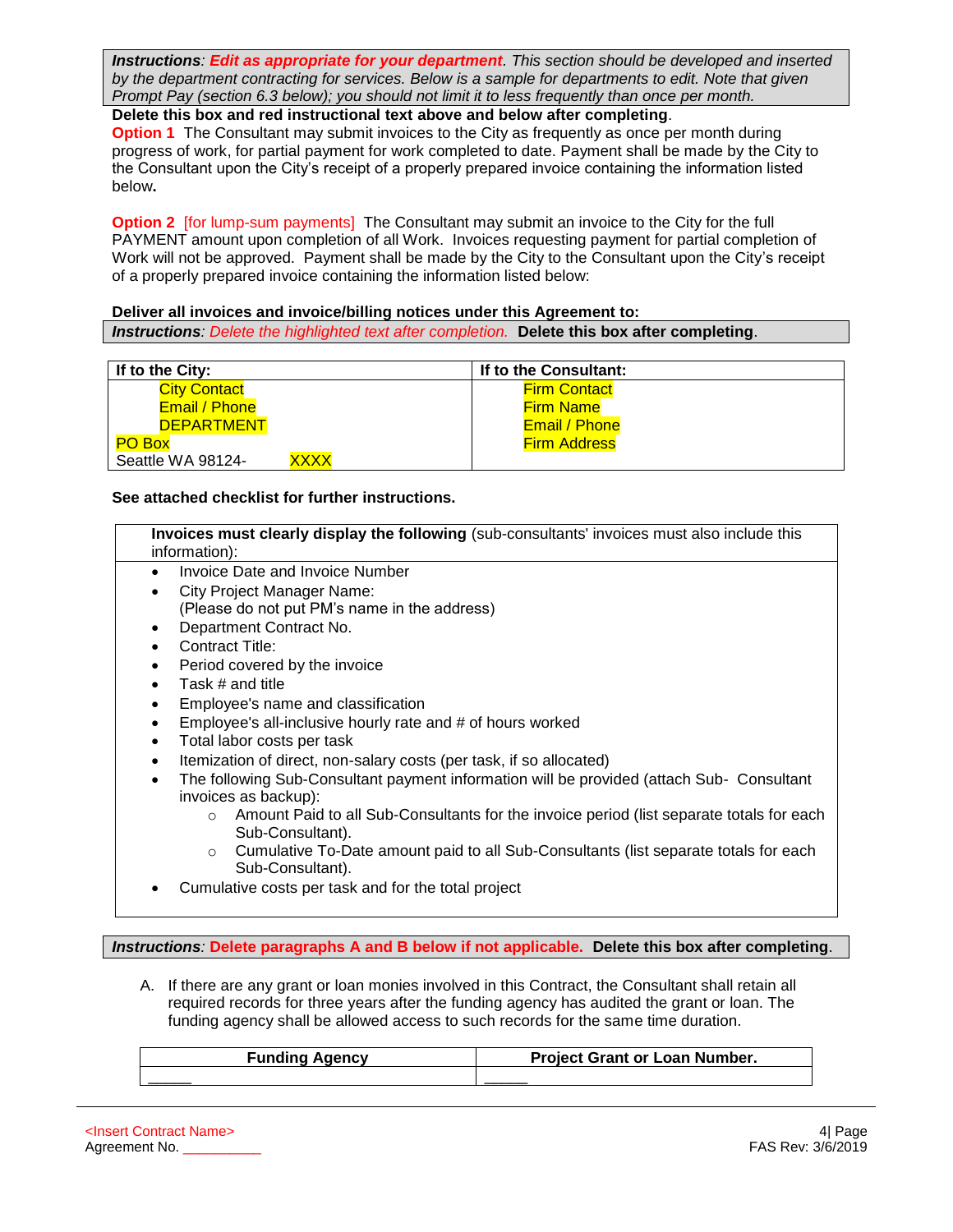Third Party Beneficiary. If there are ever any Department of Ecology grant monies involved in this Contract, the State Department of Ecology shall be designated as an express third party beneficiary with full rights as such.

B. Payment from the Management Reserve Fund. For a Management Reserve Fund to be utilized on this Contract or any subsequent amendments it must already be identified on the associated exhibit for the estimated cost. The Management Reserve Fund is to provide the Department with flexibility to authorize additional funds for allowable unforeseen costs beyond those estimated for in the tasks of the Scope of Work, or for reimbursing the Consultant for additional work requested by the City toward completing the Scope of Work.

Payment from the Management Reserve Fund is at the sole discretion of the Department and must be authorized in writing before the Consultant performs the additional work. Such written authorization will include a description of the work that is to be performed and shall specify the amount of the payment, including, if applicable, any profit factor. Any fixed fee for work reimbursed from the Management Reserve Fund shall be negotiated at the time such work is assigned to the Consultant and shall be authorized in writing by the City.

The Consultant shall show separately and identify on its invoices all charges against the Management Reserve Fund.

# **6.2 REIMBURSABLES**

*Instructions: This section is the City travel policy. Delete, edit or keep. This should be used if there is travel or other reimbursables, and you do not have department-specific travel rules. Ensure every and any federal contract requirement is expressed, if applicable and additional to Section 4 item B above. Check for duplication of specifications about these items and delete this working or those within your own documents, as you prefer.* 

#### **Delete this box after completing**.

If the Agreement specified reimbursables to be compensated by the City, the following limitations apply. If no travel or direct charges are identified and allowed in the Agreement, the City shall provide no reimbursement.

- A. City will reimburse the Consultant at actual cost for expenditures that are pre-approved by the City in writing and are necessary and directly applicable to the work required by this Contract provided that similar direct project costs related to the contracts of other clients are consistently accounted for in a like manner. Such direct project costs may not be charged as part of overhead expenses or include a markup. Other direct charges may include, but are not limited to the following types of items: travel, printing, cell phone, supplies, materials, computer charges, and fees of subconsultants.
- B. The billing for approved direct expenses shall include an itemized listing of charges supported by copies of original bills, invoices, expense accounts, subconsultant invoices, and other supporting documents used by the Consultant to generate invoice(s) to the City. The original supporting documents shall be available to the City for inspection upon request. All charges must be necessary for the services provided under this Contract.
- C. The City will reimburse the actual cost for travel expenses incurred as evidenced by copies of receipts (excluding meals) supporting such travel expenses, and in accordance with the City of Seattle Travel Policy, details of which can be provided upon request.
- D. **Airfare**: Pre-approved Airfare will be reimbursed at the actual cost of the airline ticket. The City will reimburse for Economy or Coach Fare only. Receipts detailing each airfare are required.
- E. **Meals:** Meals will be reimbursed at the Federal Per Diem daily meal rate *(excluding the "Incidental" portion of the published CONUS Federal M&I Rate)* for the city in which the work is performed. *Receipts may be required as documentation.* The invoice shall state, "The meals are being billed at the Federal Per Diem daily meal rate", and shall detail how many of each meal is being billed (e.g. the number of breakfasts, lunches, and dinners). The City will not reimburse for alcohol at any time.
- F. **Lodging:** Lodging will be reimbursed at actual cost incurred up to a maximum of the published Runzheimer Cost Index for the city in which the work is performed (*the current maximum allowed reimbursement amount can be provided upon request*). Receipts detailing each day / night lodging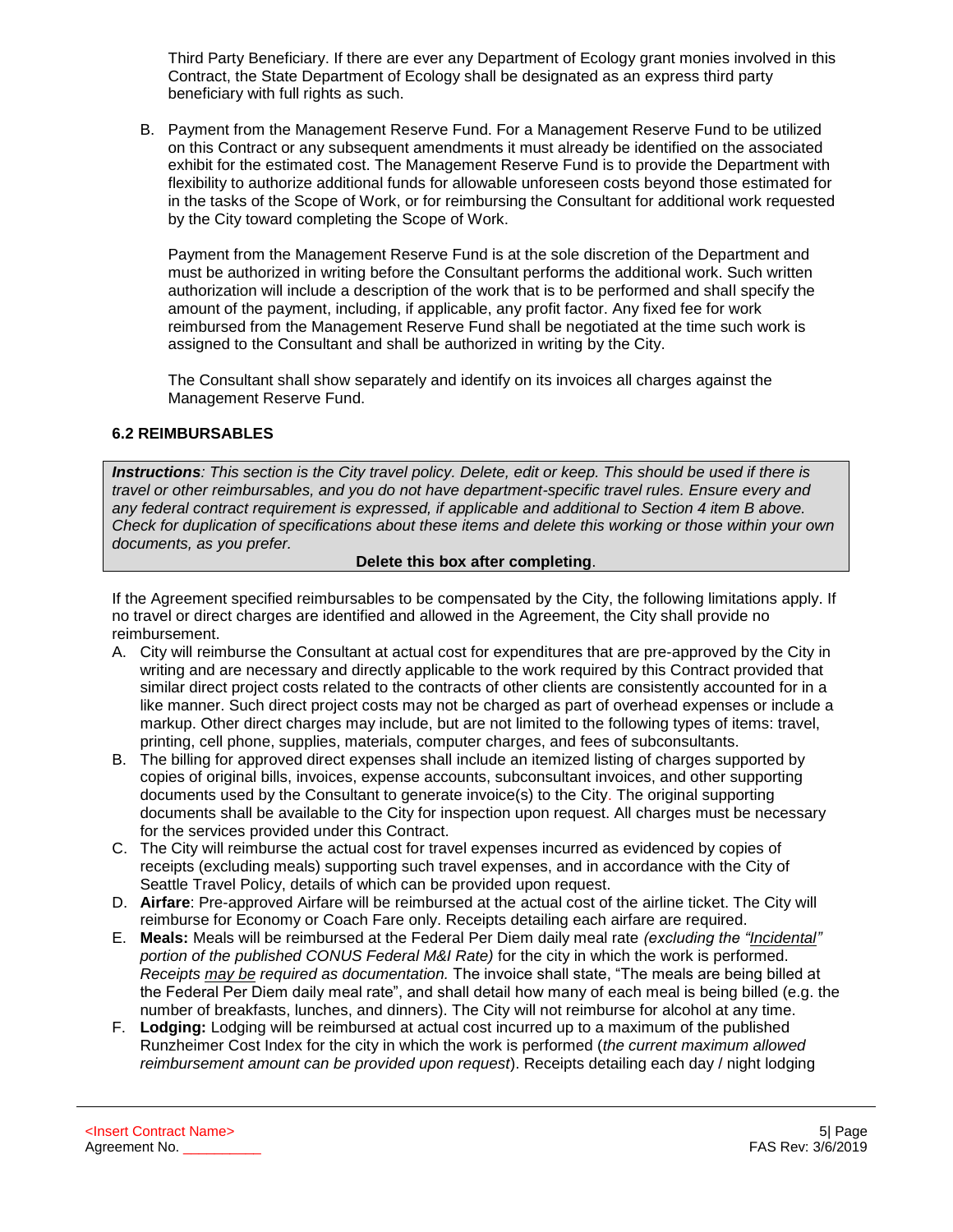are required. The City will not reimburse for ancillary expenses charged to the room (e.g. movies, laundry, mini bar, refreshment center, fitness center, sundry items, etc.)

- G. **Vehicle mileage**: Vehicle mileage will be reimbursed at the [Federal Internal Revenue Service](https://www.irs.gov/uac/Newsroom/2016-Standard-Mileage-Rates-for-Business-Medical-and-Moving-Announced)  [Standard Business Mileage Rate](https://www.irs.gov/uac/Newsroom/2016-Standard-Mileage-Rates-for-Business-Medical-and-Moving-Announced) in effect at the time the mileage expense is incurred. Please note: payment for mileage for long distances traveled will not be more than an equivalent trip round-trip airfare of a common carrier for a coach or economy class ticket.
- H. **Rental Car:** Rental car expenses will be reimbursed at the actual cost of the rental. Rental car receipts are required for all rental car expenses. The City will reimburse for a standard car of a midsize class or less. The City will not reimburse for ancillary expenses charged to the car rental (e.g. GPS unit).
- I. **Miscellaneous Travel** (e.g. parking, rental car gas, taxi, shuttle, toll fees, ferry fees, etc.): Miscellaneous travel expenses will be reimbursed at the actual cost incurred. Receipts are required for each expense of \$10.00 or more.
- J. **Miscellaneous other business expenses** (e.g. printing, photo development, binding): Other miscellaneous business expenses will be reimbursed at the actual cost incurred and may not include a markup. Receipts are required for all miscellaneous expenses that are billed.
- K. For in-house expenses, the Consultant will provide backup documentation. Examples of these types of costs include copies and fees for rentals of specialized equipment such as surveying equipment, noise monitoring equipment and diving equipment. Any rental fees for equipment owned by the Consultant must have a standard backup rental rate sheet that applies to the Consultant's use of the equipment for clients.

**Subconsultant**: Subconsultant expenses will be reimbursed at the actual cost incurred. Copies of all Subconsultant invoices that are rebilled to the City are required.

# **6.3 PROMPT PAY.**

*Instructions: Do not modify or remove this section. For questions, call Steven Larson at 4-4529 or Julie Salinas at 4-0383.* 

**Delete this box after completing**.

#### **Definitions**

- A. An invoice is considered received when it is date-stamped as received by the office of the recipient who is designated within this contract. If the invoice is not date-stamped or otherwise marked as received by a department, the date of the invoice will be considered the date the invoice is received.
- B. A payment is considered made on the day it is mailed or is available.
- C. Disputed items include, but are not restricted to, improperly prepared invoices, lack of appropriate supporting documentation, unapproved staff or staff rates on the invoice, and unsatisfactory work product or services.

#### **Prompt Payment to Consultant**

- A. Timely Payment: Except as provided otherwise herein, payment for an invoice will be issued and mailed to the Consultant within thirty (30) calendar days of receipt of the invoice.
- B. Disputed Items: The City may withhold payment for disputed items. The City will promptly notify the Consultant in writing, outlining the disputed items, the amount withheld and actions the Consultant must take to resolve the disputed items. The City default is to delay payment until a revised invoice is submitted and approved. However, the Consultant may request partial payment for the approved amounts, if the unapproved amount represents a small share of the total invoice. The City shall pay the revised invoice within thirty (30) calendar days of receipt.
- C. Legal Fees: In any action brought to collect interest due under this Section, the prevailing party is entitled to an award of reasonable attorney fees.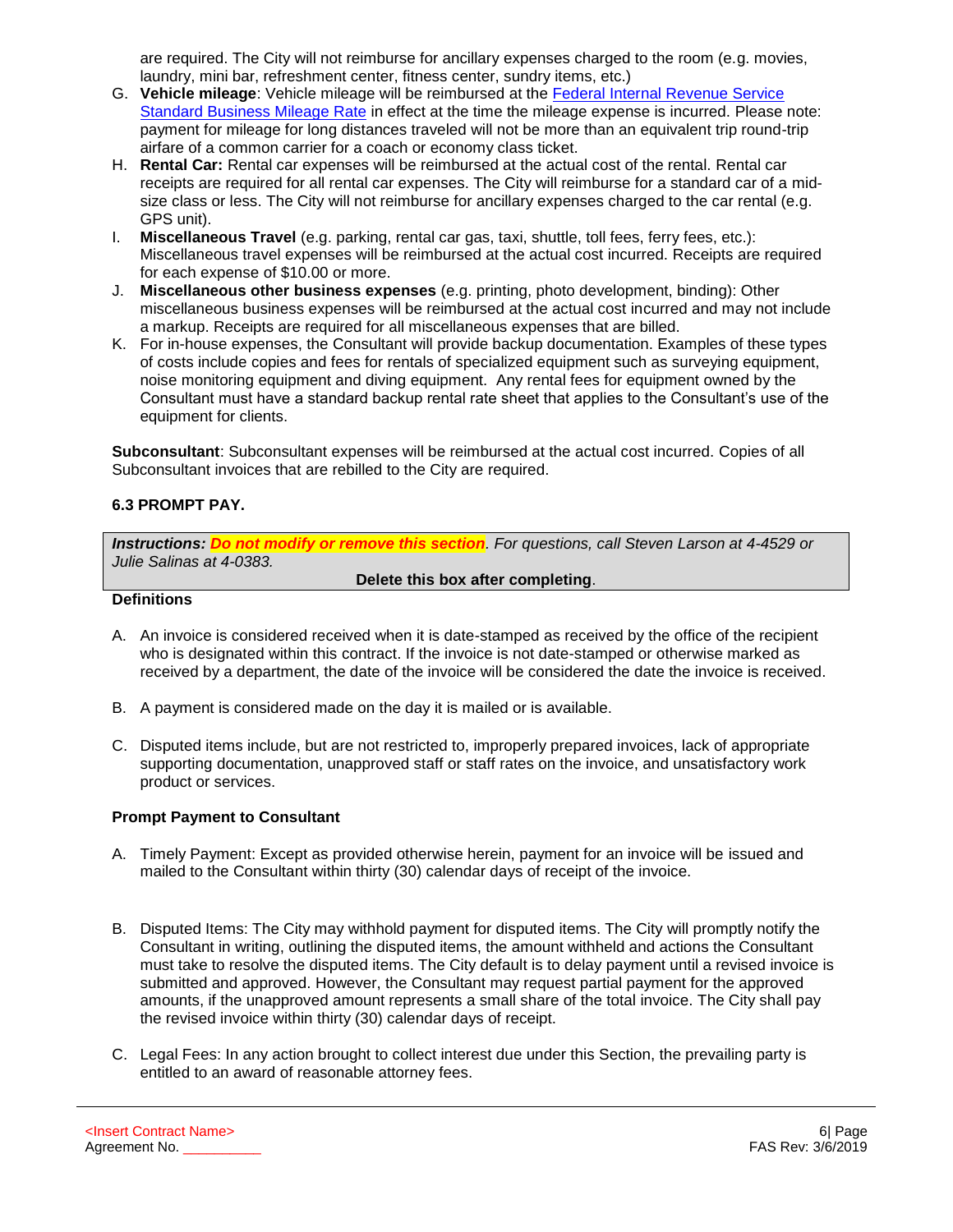#### **Prompt Payment to Subconsultants**

- A. Cut-Off Date: Except as provided otherwise herein, payment for an invoice will be made to a subconsultant within thirty (30) calendar days of receipt by the Consultant. The Consultant may establish a monthly cut-off date of (*to be established by Prime*) that subconsultants must submit an invoice in order to assure 30-day payment.
- B. Disputed Items: The Consultant may withhold payment for disputed items. The Consultant will promptly notify the subconsultant in writing, outlining disputed items, the amount withheld and actions the subconsultant must take to resolve the disputed item(s). Such withheld amounts are limited only to items in dispute. The subconsultant can request partial payment for the approved amounts, or that the Consultant delay their entire payment until a revised invoice is submitted to and accepted by the Consultant. The Consultant shall pay the revised invoice within thirty (30) calendar days of receipt.
- C. Flow-Down Clauses: The Consultant shall require this provision in each subcontract of any tier.

# **6.4 SUBCONSULTANT PAYMENTS REPORTING REQUIREMENTS.**

*Instructions: This Section is to be included when the Consultant has subconsultants. For questions, call Steven Larson at 4-4529 or Julie Salinas at 4-0383.*  **Delete this box after completing**.

The Consultant shall report payments made to each Subconsultant through B2GNow at: <https://seattleconsulting.diversitycompliance.com/>

1) The Consultant shall report the first Subconsultant payment report no later than the 15th of the first month following issuance of the first payment made by the City to the Consultant, unless otherwise specified by the department.

2) Subsequent monthly Subconsultant payment reports shall be submitted by the 15th day of every month thereafter.

3) The last Subconsultant payment report shall be marked as "Final" in B2GNow and shall be submitted no later than 30 Days after the expiration of the Agreement.

4) The Consultant shall require each Subconsultant to verify each payment through B2GNow.

5) The Consultant is responsible for ensuring that all Subconsultants working on the contract (WMBE and Non-WMBE) entered in the B2GNow System for payment reporting purposes.

6) The Consultant shall require each Subconsultant to register on the City's Online Business Directory prior to completing the first online report. [https://web6.seattle.gov/FAS/OBD/Logon/Logon.aspx.](https://web6.seattle.gov/FAS/OBD/Logon/Logon.aspx)

7) The Consultant shall also require its Subconsultants to report payments made to any lower tier Subconsultants, if any, in the same manner as specified herein.

8) The City reserves the right to withhold payments from the Consultant for non-compliance with this section.

The Consultant may contact *(insert department name contact and phone number)* or the City Purchasing and Contracting Services (CPCS), City of Seattle, Department of Finance and Administrative Services at (206) 684-0444 for technical assistance in submitting the required reports.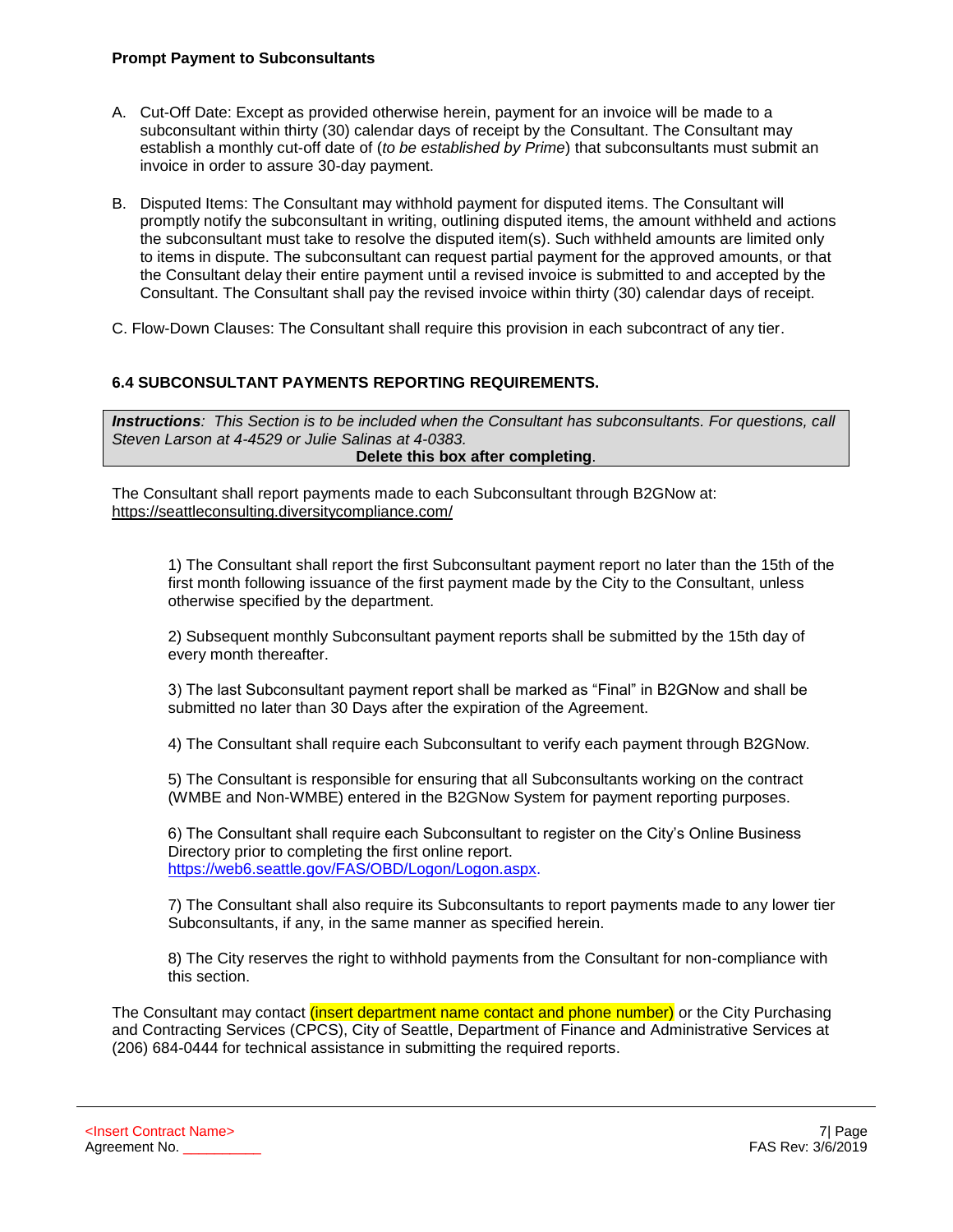# **7. TAXES, FEES AND LICENSES.**

- A. The Consultant shall pay and maintain in current status, all necessary licenses, fees, assessments, permit charges, etc. It is the Consultant's sole responsibility to monitor and determine any changes or the enactment of any subsequent requirements for said fees, assessments, or changes and to immediately comply.
- B. Where required by state statute, ordinance or regulation, the Consultant shall pay and maintain in current status all taxes necessary for performance. The Consultant shall not charge the City for federal excise taxes. The City will furnish Consultant an exemption certificate where appropriate.
- C. As authorized by SMC, the Director of Finance and Administrative Services may withhold payment pending satisfactory resolution of unpaid taxes and fees due the City.

#### **8. ADDRESSES FOR NOTICES AND DELIVERABLE MATERIALS.**

#### *Instructions:* **Select Option 1 or 2 and delete the other. Delete this box after completing**.

**Option 1** See section 6.1 PAYMENT PROCEDURES **Option 2** Deliver all official notices and deliverable materials under this Agreement to:

| If to the City:           | If to the Consultant: |  |
|---------------------------|-----------------------|--|
| <b>City contact</b>       | <b>Firm Contact</b>   |  |
| email/phone               | <b>FirmName</b>       |  |
| <b>DEPARTMENT</b>         | email/phone           |  |
| PO Box                    | <b>Firm Address</b>   |  |
| XXXX<br>Seattle WA 98124- |                       |  |

# **9. EQUAL BENEFITS.**

This provision applies to all contracts valued at \$53,000 or above, including amendments. The Consultant shall comply with SMC Ch. 20.45 and Equal Benefit Program Rules, which require the Consultant to provide the same or equivalent benefits ("equal benefits") to domestic partners of employees as the Consultant provides to spouses of employees. At the City's request, the Consultant shall provide information and verification of the Consultant's compliance. Any violation of this Section is material breach, for which the City may exercise enforcement actions or remedies defined in SMC Chapter 20.45.

# **10. SOCIAL EQUITY REQUIREMENTS.**

*Instructions:* **Select Option 1 or Option 2 for section B and delete the other**. Option 2 requires an Inclusion Plan for contracts estimated at \$314,000 or more. Call Steven Larson at 684-4529 or Julie Salinas at 684-0383 if you have questions. Note: If the project is federally funded, different requirements may apply, e.g., instead of WMBE requirements, DBE requirements may apply.

#### **Delete this box after completing.**

- A. Non-discrimination: The Consultant shall not discriminate against any employee or applicant for employment because of race, color, age, sex, marital status, sexual orientation, gender identity, political ideology, creed, religion, ancestry, national origin, honorably discharged veteran or military status or the presence of any sensory, mental or physical handicap, unless based upon a bona fide occupational qualification. The Consultant shall affirmatively try to ensure applicants are employed, and employees are treated equally during employment, without regard to race, color, age, sex, marital status, sexual orientation, gender identify, political ideology, creed, religion, ancestry, national origin, honorably discharged veteran or military status or the presence of any sensory, mental or physical handicap. Such efforts include, but are not limited to employment, upgrading, demotion, transfer, recruitment, layoff, termination, rates of pay or other compensation, and training.
- B. WMBE Inclusion: The Consultant shall seek inclusion of woman and minority businesses (WMBEs) for subcontracting. A WMBE is one that self-identifies to be at least 51% owned by a woman and/or minority. Such firms do not have to be certified by the State of Washington but must be registered in the City Online Business Directory.

(**Option #1 Inclusion Plan NOT required**) Inclusion efforts may include the use of solicitation lists, advertisements in publications directed to minority communities, breaking down total requirements into smaller tasks or quantities where economically feasible, making schedule or requirement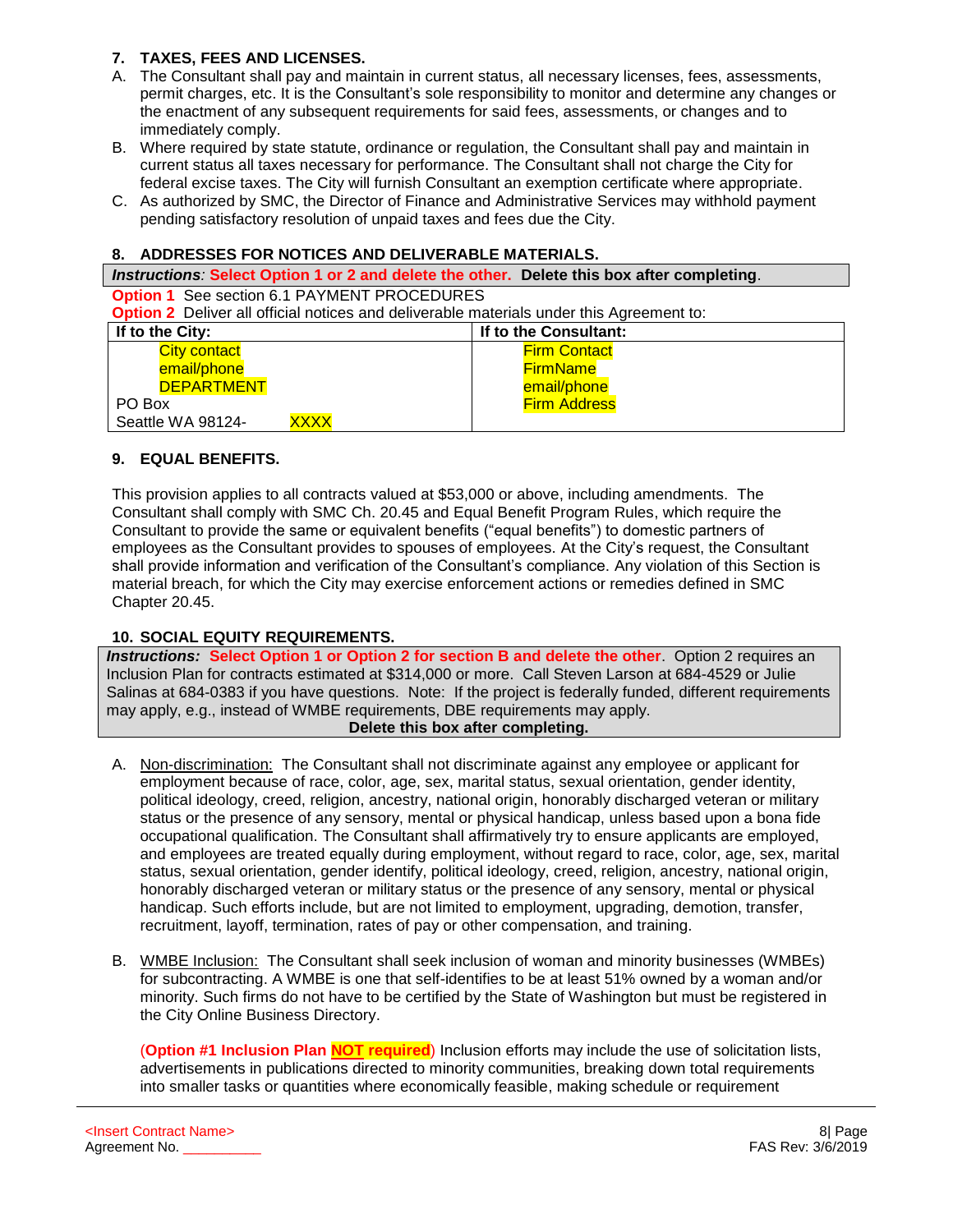modifications that assist WMBE businesses to compete, targeted recruitment, mentorships, using consultants or minority community organizations for outreach, and selection strategies that result in greater subconsultant diversity.

**(Option #2 Inclusion Plan IS required)** Inclusion responsibilities shall include those commitments agreed upon between the City and the Consultant as a result of the WMBE Inclusion Plan submitted with the Consultant Proposal and as agreed upon by the City. The Inclusion Plan is incorporated herein by this reference as an Attachment.

- C. Paid Sick Time and Safe Time Ordinance: The Consultant shall be aware that the City has a Paid Sick Time and Safe Time ordinance that requires companies to provide employees who work more than 240 hours within a year inside Seattle, with accrued paid sick and paid safe time for use when an employee or a family member needs time off from work due to illness or a critical safety issue. The ordinance applies to employers, regardless of where they are located, with more than four full-time equivalent employees. This is in addition and additive to benefits a worker receives under prevailing wages per WAC 296-127-014(4). City contract specialists may audit payroll records or interview workers as needed to ensure compliance to the ordinance. Please see [http://www.seattle.gov/laborstandards,](http://www.seattle.gov/laborstandards) or you may call the Office of Labor Standards at 206-684- 4500.
- D. Other Labor Standards Requirements: The Consultant shall comply to the extent applicable, with the City's Minimum Wage labor standards as required by SMC 14.19, setting wage standards for employees working within city limits as well as the Wage Theft labor standards as required by SMC 14.20, setting basic requirements for payment of wages and tips for employees working within city limits and providing various payment documentation to employees.

#### **11. PROTECTION OF PROPERTY**

Consultant is responsible for protecting its person and property at all times, including but not limited to supplies and equipment to perform services hereunder; Consultant releases and agrees to hold the City harmless from liability for losses or damages or any kind sustained by Consultant in performing the services required hereunder.

#### **12. INDEMNIFICATION.**

*Instructions: This indemnification language is for any contract, whether engineering, architecture, or any other service. Departments can make decisions when modifying indemnification, and may ask Law for advice if you chose.*

#### **Delete this box after completing**.

Consultant shall defend, indemnify, and hold the City harmless from and against all claims, demands, losses, damages or costs, including but not limited to damages arising out of bodily injury or death to persons and damage to property, caused by or resulting from:

- the sole negligence or willful misconduct of Consultant, its officers, employees, agents or subconsultants;
- the concurrent negligence of Consultant, its officers, employees, agents or subconsultants but only to the extent of the negligence of Consultant, its officers, employees, agents or subconsultants;
- the negligent performance or non-performance of the contract by the Consultant; or
- the use of any design, process, or equipment that constitutes an infringement of any patent in effect, or violates any other intellectual proprietary interest, including copyright, trademark, and trade secret.

Consultant waives its immunity under Title 51 RCW to the extent it is required to indemnify, defend and hold harmless the City and its officials, agents or employees.

#### **13. INSURANCE.**

*Instructions:* **Select Option 1 or 2 and delete the other**. *The insurance provisions included below are general purpose. For a consultant agreement, it may be necessary to increase or decrease the coverages and requirements. Departments should evaluate, with the advice of FAS Risk Management,*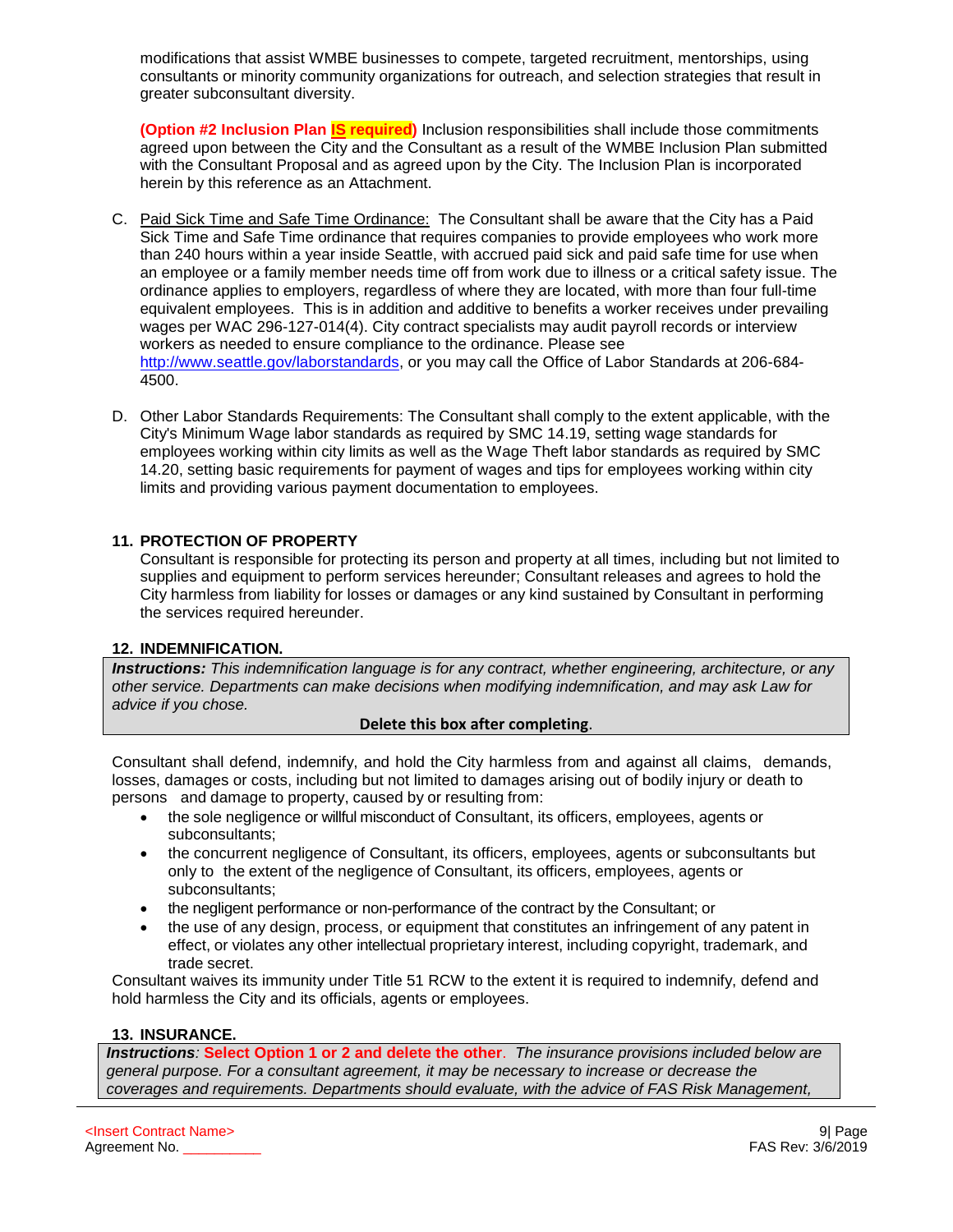*the appropriate types and amounts of insurance coverage for each contract. Departments are required to contact the Risk Management office to determine the insurance requirements for consultant services that pose a "high" risk to the City, per the Risk Management Checklist. For more detailed descriptions of the Risk Management process for consultant contracts, including insurance documentation requirements, please refer to the Consultant Contracting Guidelines and/or Risk Management InWeb.*  **Delete this box after completing**.

**Option 1** Consultant agrees that it will maintain premises operations and vehicle liability insurance in force with coverages and limits of liability typically maintained by consultants performing work of a scope and nature similar to that called for under this Agreement, but in no event less than the coverages and/or limits required by Washington state law. Such insurance shall include "The City of Seattle" as an additional insured for primary and non-contributory limits of liability. Workers compensation insurance shall also be maintained if required by Washington state law.

**Option 2** Insurance certification and additional insured endorsement policy must be submitted to the City. See attached "INSURANCE REQUIREMENTS AND TRANSMITTAL FORM."

#### **14. AUDIT.**

Upon request, the Consultant shall permit the City and any other governmental agency ("Agency") involved in funding of the Work, to inspect and audit all pertinent books and records. This includes work of the Consultant, any subconsultant, or any other person or entity that performed connected or related Work. Such books and records shall be made available at any and all times deemed necessary by the Agency, including up to six years after final payment or release of withheld amounts. Such inspection and audit shall occur in King County, Washington or other reasonable locations that the Agency selects. The Consultant shall permit the Agency to copy books and records. The Consultant shall ensure that inspection, audit and copying rights of the Agency is a condition of any subcontract, agreement or other arrangement under which any other person or entity may perform work under this Agreement.

# **15. INDEPENDENT CONSULTANT.**

- A. The Consultant is an independent Consultant. This Agreement does not intend the Consultant to act as a City employee. The City has neither direct nor immediate control over the Consultant nor the right to control the manner or means by which the Consultant works. Neither the Consultant nor any Consultant employee shall be an employee of the City. This Agreement prohibits the Consultant to act as an agent or legal representative of the City. The Consultant is not granted express or implied rights or authority to assume or create any obligation or responsibility for or in the name of the City, or to bind the City. The City is not liable for or obligated to pay sick leave, vacation pay, or any other benefit of employment, nor to pay social security or other tax that may arise from employment. The Consultant shall pay all income and other taxes as due. The Consultant may perform work for other parties; the City is not the exclusive user of the services that the Consultant provides.
- B. If the City needs the Consultant to Work on City premises and/or with City equipment, the City may provide the necessary premises and equipment. Such premises and equipment are exclusively for the Work and not to be used for any other purpose.
- C. If the Consultant works on the City premises using City equipment, the Consultant remains an independent Consultant. The Consultant will notify the City Project Manager if s/he or any other Workers are within 90 days of a consecutive 36-month placement on City property. If the City determines using City premises or equipment is unnecessary to complete the Work, the Consultant will be required to work from its own office space or in the field. The City may negotiate a reduction in Consultant fees or charge a rental fee based on the actual costs to the City, for City premises or equipment.

# **16. KEY PERSONS.**

The Consultant shall not transfer or reassign any individual designated in this Agreement as essential to the Work, without the express written consent of the City, which shall not be unreasonably withheld. If any such individual leaves the Consultant's employment, the Consultant shall present to the City one or more individuals with greater or equal qualifications as a replacement, subject to the City's approval, which shall not be unreasonably withheld. The City's approval does not release the Consultant from its obligations under this Agreement.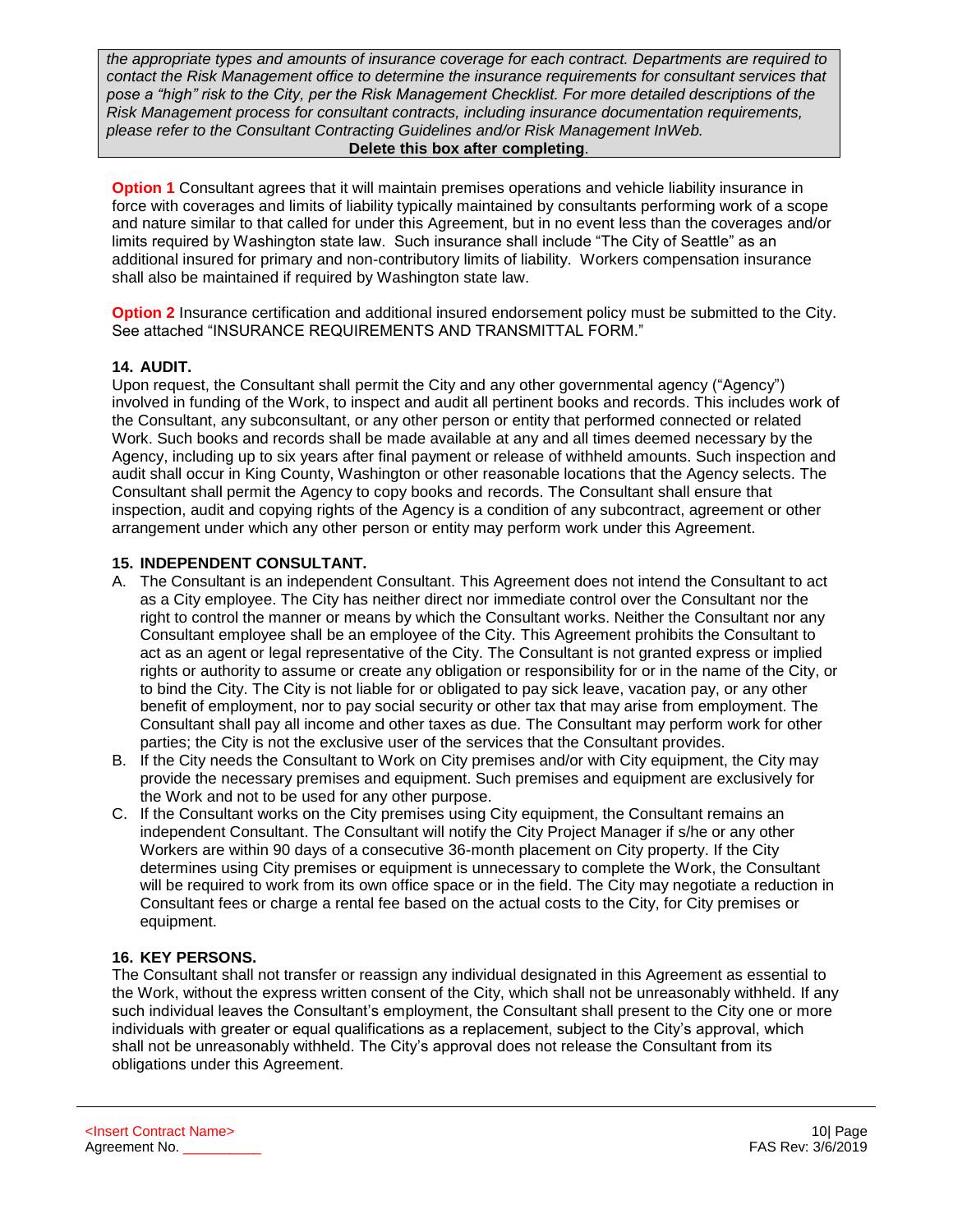# **17. ASSIGNMENT AND SUBCONTRACTING.**

The Consultant shall not assign or subcontract its obligations under this Agreement without the City's written consent, which may be granted or withheld in the City's sole discretion. The Consultant shall ensure that all subconsultants comply with all obligations and requirements applicable to the subcontracted work. The City's consent to any assignment or subcontract does not release the consultant from liability or any obligation within this Agreement, whether before or after City consent, assignment, or subcontract.

# **18. CITY ETHICS CODE (SMC 4.16.010 TO .105).**

- A. The Consultant shall promptly notify the City in writing of any person expected to be a Consultant Worker (including any Consultant employee, subconsultant, principal, or owner) and was a former City officer or employee within the past twelve (12) months.
- B. The Consultant shall ensure compliance with the City Ethics Code by any Consultant Worker when the Work or matter related to the Work is performed by a Consultant Worker who has been a City officer or employee within the past two years.
- C. The Consultant shall provide written notice to the City of any Consultant worker who shall or is expected to perform over 1,000 hours of contract work for the City within a rolling 12-month period. Such hours include those performed for the Consultant and other hours that the worker performed for the City under any other contract. Such workers are subject to the City Ethics Code, SMC 4.16. The Consultant shall advise their Consultant Workers.
- D. The Consultant shall not directly or indirectly offer anything of value (such as retainers, loans, entertainment, favors, gifts, tickets, trips, favors, bonuses, donations, special discounts, work or meals) to any City employee, volunteer or official that is intended, or may appear to a reasonable person to be intended, to obtain or give special consideration to the Consultant. Promotional items worth less than \$25 may be distributed by the Consultant to City employees if the Consultant uses the items as routine and standard promotional materials. Any violation of this provision may cause termination of this Agreement. Nothing in this Agreement prohibits donations to campaigns for election to City office, so long as the donation is disclosed as required by the election campaign disclosure laws of the City and of the State.
- E. Campaign Contributions (Initiative Measure No. 122): Elected officials and candidates are prohibited from accepting or soliciting campaign contributions from anyone having at least \$250,000 in contracts with the City in the last two years or who has paid at least \$5,000 in the last 12 months to lobby the City. Please contact Polly Grow at [polly.grow@seattle.gov](mailto:polly.grow@seattle.gov) for more information about the measure, or call the Ethics Director with questions at 206-615-1248.

# **19. NO CONFLICT OF INTEREST.**

The Consultant confirms that the Consultant or workers have no business interest or a close family relationship with any City officer or employee who was or will be involved in the consultant selection, negotiation, drafting, signing, administration or evaluation of the Consultant's work. As used in this section, the term Consultant includes any worker of the Consultant who was, is, or will be, involved in negotiation, drafting, signing, administration or performance of the Agreement. The term close family relationship refers to: spouse or domestic partner, any dependent parent, parent-in-law, child, son-in-law, daughter-in-law; or any parent, parent in-law, sibling, uncle, aunt, cousin, niece or nephew residing in the household of a City officer or employee described above.

# **20. ERRORS AND OMMISSIONS, CORRECTIONS.**

Consultant is responsible for professional quality, technical accuracy, and the coordination of all designs, drawings, specifications, and other services furnished by or on the behalf of the Consultant under this Agreement. Consultant, without additional compensation, shall correct or revise errors or mistakes in the designs, drawings, specifications, and/or other consultant services immediately upon notification by the City. The obligation provided for in this Section regarding acts or omissions resulting from this Agreement survives Agreement termination or expiration.

# **21. INTELLECTUAL PROPERTY RIGHTS.**

A. Copyrights. The Consultant shall retain the copyright (including the right of reuse) to all materials and documents prepared by the Consultant for the Work, whether or not the Work is completed. The Consultant grants to the City a non-exclusive, irrevocable, unlimited, royalty-free license to use copy and distribute every document and all the materials prepared by the Consultant for the City under this Agreement. If requested by the City, a copy of all drawings, prints, plans, field notes, reports,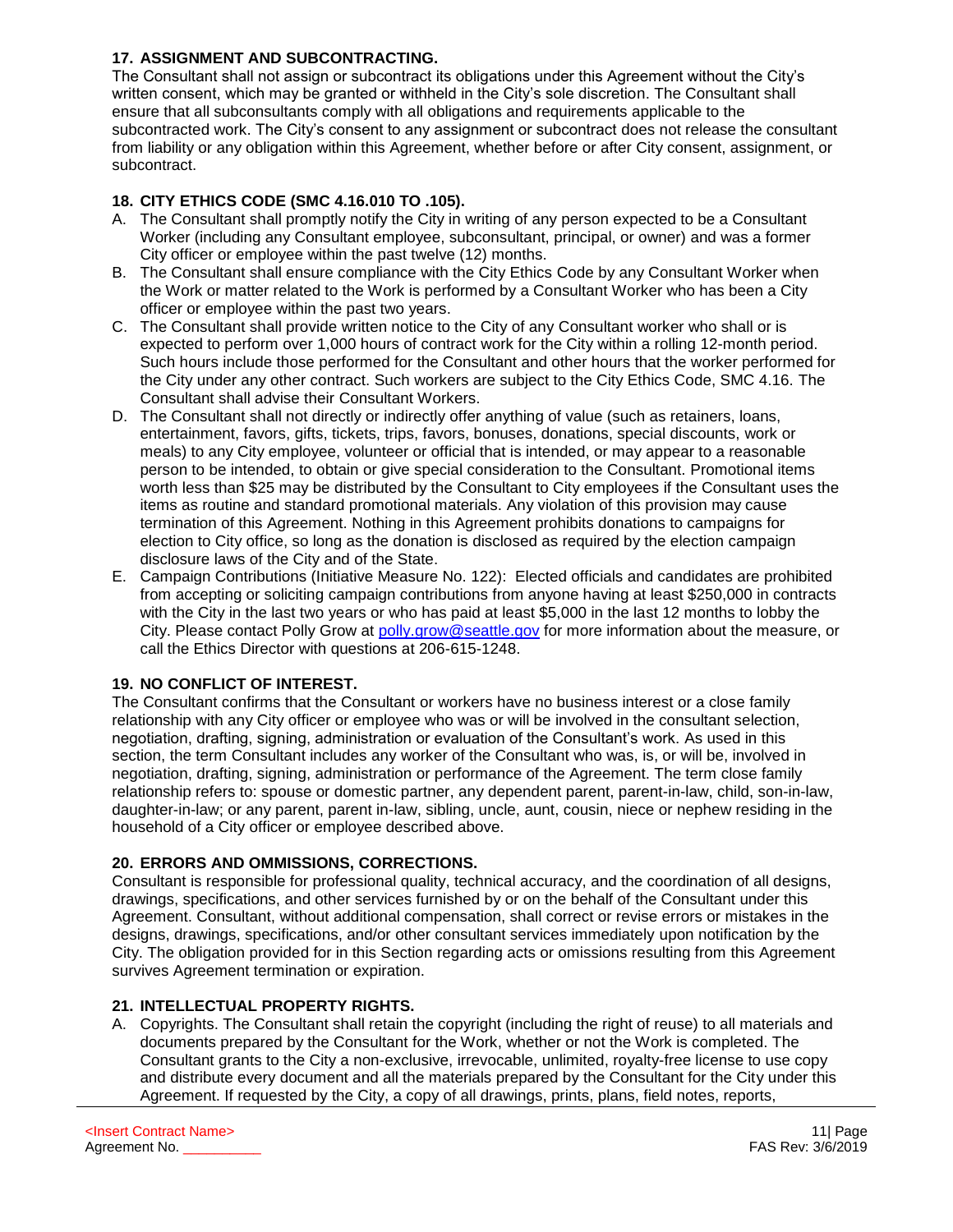documents, files, input materials, output materials, the media upon which they are located (including cards, tapes, discs, and other storage facilities), software program or packages (including source code or codes, object codes, upgrades, revisions, modifications, and any related materials and/or any other related documents or materials developed solely for and paid for by the City to perform the Work, shall be promptly delivered to the City.

- B. Patents: The Consultant assigns to the City all rights in any invention, improvement, or discovery, with all related information, including but not limited to designs, specifications, data, patent rights and findings developed with the performance of the Agreement or any subcontract. Notwithstanding the above, the Consultant does not convey to the City, nor does the City obtain, any right to any document or material utilized by the Consultant created or produced separate from the Agreement or was pre-existing material (not already owned by the City), provided that the Consultant has identified in writing such material as pre-existing prior to commencement of the Work. If pre-existing materials are incorporated in the work, the Consultant grants the City an irrevocable, non-exclusive right and/or license to use, execute, reproduce, display and transfer the pre-existing material, but only as an inseparable part of the work.
- C. The City may make and retain copies of such documents for its information and reference with their use on the project. The Consultant does not represent or warrant that such documents are suitable for reuse by the City or others, on extensions of the project or on any other project.

# **22. NON-DISCLOSURE AGREEMENT**

*Instructions:* **Select Option 1 or 2 and delete the other.** A SAMPLE NDA form is provided in this Agreement template. DELETE the form if selecting Option 1 **Delete this box after completing**.

# **Option 1** No Signed Non-Disclosure Agreement is required

**Option 2** A signed Non-Disclosure Agreement is required and is attached and made part of this Agreement

#### **23. PROPRIETARY AND CONFIDENTIAL INFORMATION.**

The State of Washington's Public Records Act (Release/Disclosure of Public Records) Under Washington State Law (reference RCW Chapter 42.56, the Public Records Act) all materials received or created by the City of Seattle are considered public records. These records include but are not limited to bid or proposal submittals, agreement documents, contract work product, or other bid material.

The State of Washington's Public Records Act requires that public records must be promptly disclosed by the City upon request unless that RCW or another Washington State statute specifically exempts records from disclosure. Exemptions are narrow and explicit and are listed in Washington State Law (Reference RCW 42.56 and RCW 19.108).

As mentioned above, all City of Seattle offices ("the City") are required to promptly make public records available upon request. However, under Washington State Law some records or portions of records may be considered legally exempt from disclosure. A list and description of records identified as exempt by the Public Records Act can be found in RCW 42.56 and RCW 19.108.

If the City receives a public disclosure request for any records or parts of records that Contractor has properly and specifically listed on the City Non-Disclosure Request Form (Form) submitted with Contractor's bid/proposal, or records that have been specifically identified in this contract, the City will notify Contractor in writing of the request and will postpone disclosure. While it is not a legal obligation, the City, as a courtesy, will allow Contractor up to ten business days to obtain and serve the City with a court injunction to prevent the City from releasing the records (reference RCW 42.56.540). If you fail to obtain a Court order and serve the City within the ten days, the City may release the documents.

The City will not assert an exemption from disclosure on Contractor's behalf. If Contractor believes that its records are exempt from disclosure, Contractor is obligated to seek an injunction under RCW 42.56.540. Contractor acknowledges that the City will have no obligation or liability to Contractor if the records are disclosed.

# **24. DISPUTES.**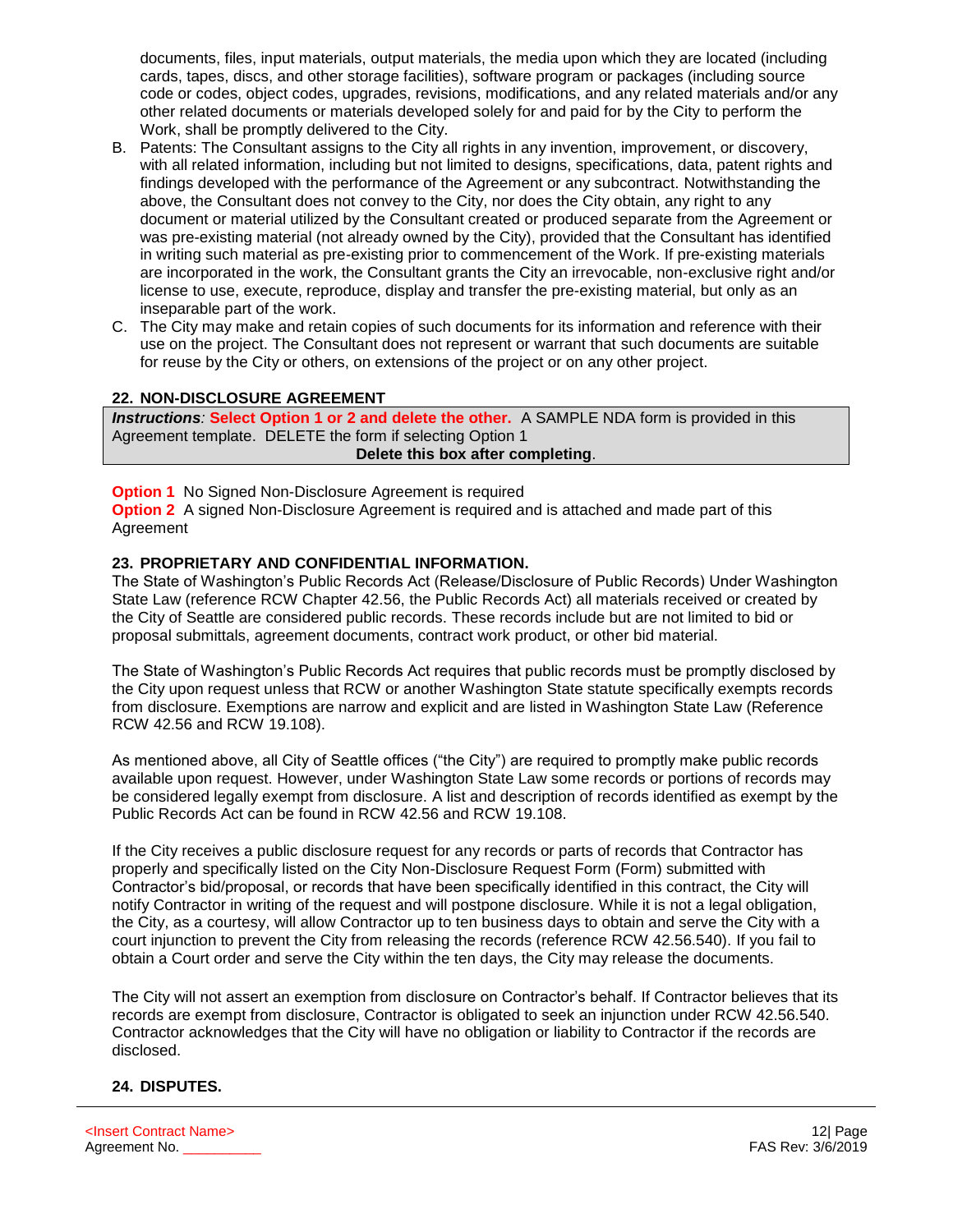Any dispute or misunderstanding that may arise under this Agreement, concerning the Consultant's performance, shall first be through negotiations, if possible, between the Consultant's Project Manager and the City's Project Manager. It shall be referred to the Director and the Consultant's senior executive(s). If such officials do not agree upon a decision within a reasonable period of time, either party may decline or discontinue such discussions and may then pursue the legal means to resolve such disputes, including but not limited to alternative dispute resolution processes. Nothing in this dispute process shall mitigate the rights of the City to terminate the contract. Notwithstanding all of the above, if the City believes in good faith that some portion of the Work has not been completed satisfactorily, the City may require the Consultant to correct such work prior to the City payment. The City will provide to the Consultant an explanation of the concern and the remedy that the City expects. The City may withhold from any payment otherwise due, an amount that the City in good faith finds to be under dispute, or if the Consultant provides no sufficient remedy, the City may retain the amount equal to the cost to the City for otherwise correcting or remedying the work not properly completed.

# **25. TERMINATION.**

- A. For Cause: The City may terminate this Agreement if the Consultant is in material breach of this Agreement, and such breach has not been corrected to the City's reasonable satisfaction in a timely manner.
- B. For Reasons Beyond Control of the Parties: Either party may terminate this Agreement without recourse by the other where performance is rendered impossible or impracticable for reasons beyond such party's reasonable control, such as, but not limited to, an act of nature, war or warlike operation, civil commotion, riot, labor dispute including strike, walkout or lockout, except labor disputes involving the Consultant's own employees, sabotage, or superior governmental regulation or control.
- C. For City's Convenience: The City may terminate this Agreement without cause and including the City's convenience, upon written notice to the Consultant.
- D. Notice: Notice of termination under this Section shall be given by the party terminating this Agreement to the other, not fewer than five (5) business days prior to the effective date of termination.
- E. Actions upon Termination: if termination occurs and is not the fault of the Consultant, the Consultant shall be paid for the services properly performed prior to termination, with any reimbursable expenses then due, but such compensation shall not exceed the maximum compensation to be paid under the Agreement. The Consultant agrees this payment shall fully and adequately compensate the Consultant and all subconsultants for all profits, costs, expenses, losses, liabilities, damages, taxes and charges of any kind (whether foreseen or unforeseen) attributable to the termination of this Agreement.
- F. Upon termination, the Consultant shall provide the City with the most current design documents, contract documents, writings and other products the Consultant has produced to termination, along with copies of all project-related correspondence and similar items. The City shall have the same rights to use these materials as if termination had not occurred.

# **26. CONSULTANT PERFORMANCE EVALUATION.**

The Consultant's performance will be evaluated by the City at the conclusion of the contract. The Evaluation template can be viewed [http://www.seattle.gov/contracting/docs/ccPE.doc.](http://www.seattle.gov/contracting/docs/ccPE.doc)

#### **27. DEBARMENT.**

Federal Debarment: The Consultant shall immediately notify the City of any suspension or debarment or other action that excludes the Consultant or any subconsultant from participation in Federal contracts. Consultant shall verify all subconsultants intended and/or used by the Consultant for performance of City Work are in good standing and are not debarred, suspended or otherwise ineligible by the Federal Government. Debarment shall be verified at [https://www.sam.gov.](https://www.sam.gov/) Consultant shall keep proof of such verification of subconsultant debarment status within the Consultant records.

City of Seattle Debarment: Under SMC Chapter 20.70, the Director of City Purchasing and Contracting Services (CPCS), as hereby delegated by the Director of Finance and Administrative Services, may debar and prevent a Consultant from contracting or subcontracting with the City for up to five years after determining the Consultant:

A. Received overall performance evaluations of deficient, inadequate, or substandard performance on three or more City contracts;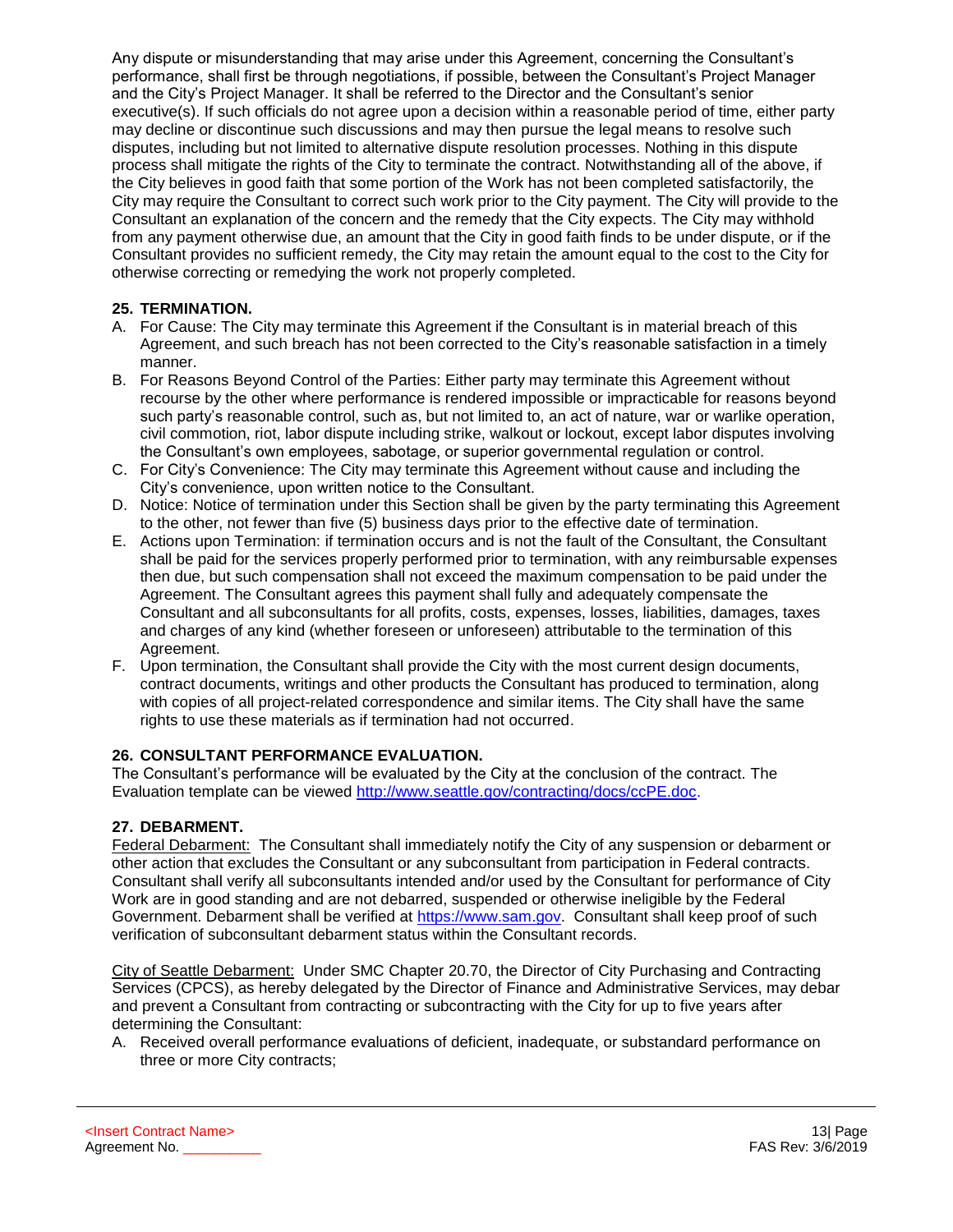- B. Failed to comply with City ordinances or contract terms, including but not limited to, ordinance or contract terms related to woman and minority business utilization, discrimination, equal benefits, or other state, local or federal non-discrimination laws;
- C. Abandoned, surrendered, or failed to complete or to perform work on or for a City contract;
- D. Failed to comply with contract provisions, including but not limited to quality of workmanship, timeliness of performance, and safety standards;
- E. Submitted false or intentionally misleading documents, reports, invoices, or other statements to the City in connection with a contract;
- F. Colluded with another firm to restrain competition;
- G. Committed fraud or a criminal offense in connection with obtaining, attempting to obtain, or performing a contract for the City or any other government entity;
- H. Failed to cooperate in a City debarment investigation.

The CPCS Director or designee may issue an Order of Debarment under the SMC 20.70.050. Rights and remedies of the City under these provisions are besides other rights and remedies provided by law or under the Agreement.

#### **28. MISCELLANEOUS PROVISIONS.**

- A. Amendments: No modification of this Agreement shall be effective unless in writing and signed by an authorized representative of each of the parties hereto.
- B. Background Checks and Immigrant Status: The City may require background checks for some or all of the employees that may perform work under this Agreement. The City reserves the right to require such background checks at any time. The City has strict policies regarding the use of background checks, criminal checks, immigrant status, and/or religious affiliation for contract workers. The policies are incorporated into the contract and available for viewing on-line at [http://www.seattle.gov/city](http://www.seattle.gov/city-purchasing-and-contracting/social-equity/background-checks)[purchasing-and-contracting/social-equity/background-checks.](http://www.seattle.gov/city-purchasing-and-contracting/social-equity/background-checks)
- C. Notification Requirements for Federal Immigration Enforcement Activities: Prior to responding to any requests from an employee or agent of any federal immigration agency including the Immigration and Customs Enforcement (ICE), the U.S. Department of Homeland Security (DHS), Homeland Security Investigations (HSI), Enforcement Removal Operations (ERO), Customs and Border Protection (CBP), and U.S. Citizenship and Immigration Services (USCIS) regarding your City contract, Consultants shall notify the Project Manager immediately.

Such requests include, but are not limited to:

- a. requests for access to non-public areas in City buildings and venues (i.e., areas not open to the public such as staff work areas that require card key access and other areas designated as "private" or "employee only"); or
- b. requests for data or information (written or oral) about workers engaged in the work of this contract or City employees.

No access or information shall be provided without prior review and consent of the City. The Consultant shall request the ICE authority to wait until the Project Manager is able to verify the credentials and authority of the ICE agent and will direct the Consultant on how to proceed.

- D. Binding Agreement: This Agreement shall not be binding until signed by both parties. The provisions, covenants and conditions in this Agreement shall bind the parties, their legal heirs, representatives, successors and assigns.
- E. Americans with Disabilities Act (ADA): [Delete the rest of the paragraph below and insert "RESERVED" after the title if not applicable]Specific attention by the designer is required in association with the Americans with Disabilities Act (ADA) 42 U.S.C. 12101-12213 and 47 U.S.C. 225 and 611, its requirements, regulations, standards and guidelines, which were updated in 2010 and are effective and mandatory for all State and local government facilities and places of public accommodation for construction projects including alteration of existing facilities, as of March 15, 2012. The City advises that the requirements for accessibility under the ADA, may contain provisions that differ substantively from accessibility provisions in applicable State and City codes,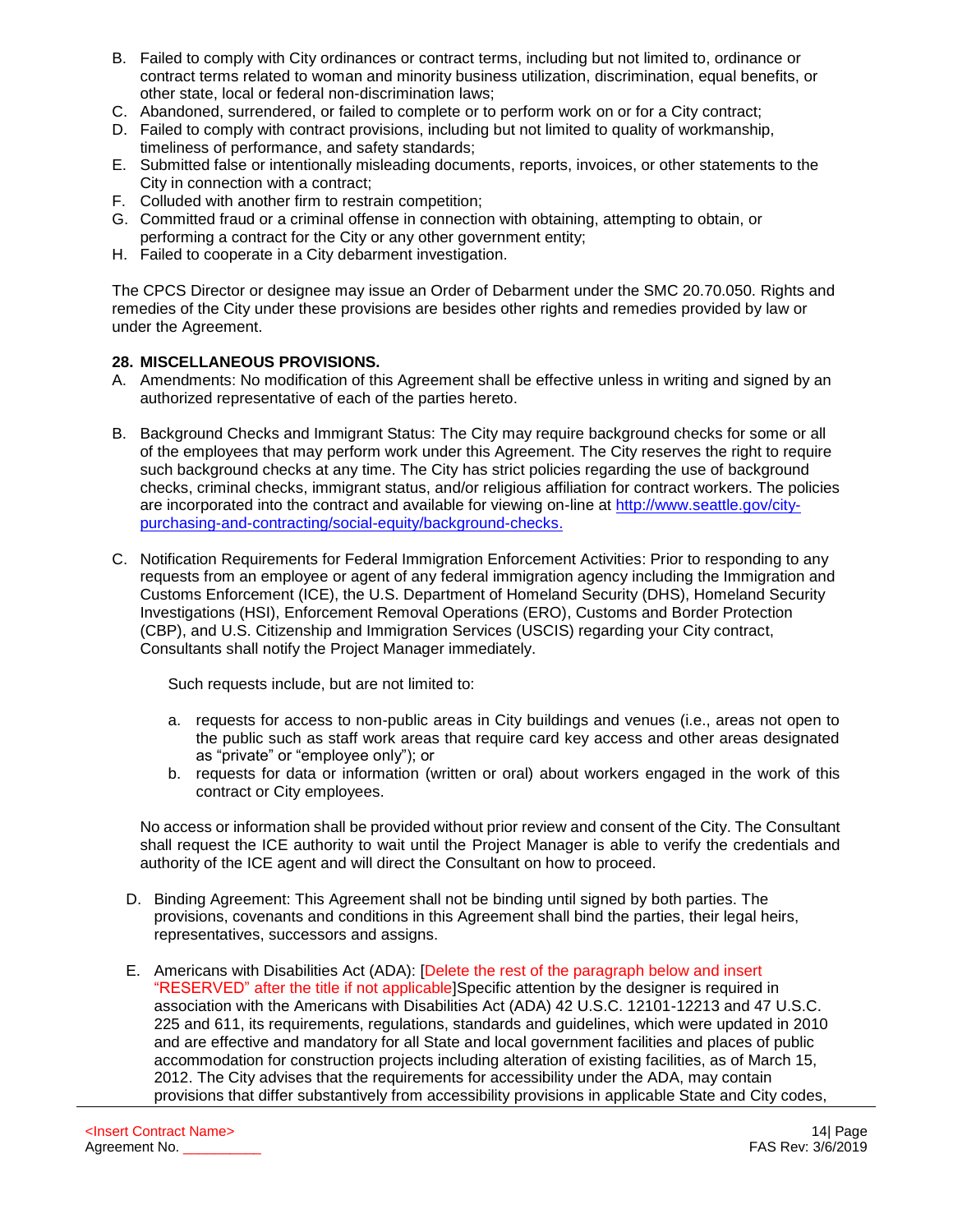and if the provisions of the ADA impose a greater or equal protection for the rights of individuals with disabilities or individuals associated with them than the adopted local codes, the ADA prevail unless approval for an exception is obtained by a formal documented process. Where local codes provide exceptions from accessibility requirements that differ from the ADA Standards; such exceptions may not be permitted for publicly owned facilities subject to Title II requirements unless the same exception exists in the Title II regulations. It is the responsibility of the designer to determine the code provisions.

- F. Federal and State Compliance: The Consultant, at no expense to the City, shall comply with all laws of the United States and Washington, the Charter and ordinances of the City of Seattle; and rules, regulations, orders and directives of their administrative agencies and officers. Without limiting the generality of this paragraph, the Consultant shall comply with the requirements of this Section.
- G. Venue: This Agreement shall be construed and interpreted under the laws of Washington. The venue of any action brought shall be in the Superior Court of King County.
- H. Remedies Cumulative: Rights under this Agreement are cumulative and nonexclusive of any other remedy of law or in equity.
- I. Captions: The titles of sections or subsections are for convenience only and do not define or limit the contents.
- J. Severability: If any term or provision is determined by a court of competent jurisdiction to be invalid or unenforceable, the remainder of this Agreement shall not be affected, and each term and provision shall be valid and enforceable to the fullest extent permitted by law.
- K. Waiver: No covenant, term or condition or the breach shall be deemed waived, except by written consent of the party against whom the waiver is claimed, and any waiver of the breach of any covenant, term or condition shall not be deemed a waiver of any preceding or succeeding breach of the same or any other covenant, term of condition. Neither the acceptance by the City of any performance by the Consultant after the time the same shall have become due nor payment to the Consultant for any portion of the Work shall constitute a waiver by the City of the breach or default of any covenant, term or condition unless otherwise expressly agreed to by the City in writing.
- L. Entire Agreement: This document along with any exhibits and all attachments, and subsequently issued addenda, comprises the entire agreement between the City and the Consultant. The solicitation (Request for Proposal or Solicitation for Qualifications), Addenda, Consultants Proposal, and Consultants WMBE Inclusion Plan, are each explicitly included as Attachments material to the Agreement. Where there are conflicts between these documents, the controlling document will first be this Agreement as amended, the WMBE Inclusion Plan as adopted, the Consultant's Proposal, then the City Solicitation documents. If conflict occurs between contract documents and applicable laws, codes, ordinances or regulations, the most stringent or legally binding requirement shall govern and be considered a part of this contract to afford the City the maximum benefits.
- M. Negotiated Agreement: The parties acknowledge this is a negotiated agreement, that they have had this Agreement reviewed by their respective legal counsel, and that the terms and conditions of this Agreement are not to be construed against any party on the basis of such party's draftsmanship.
- N. No personal liability: No officer, agent or authorized employee of the City shall be personally responsible for any liability arising under this Contract, whether expressed or implied, nor for any statement or representation made or in any connection with this Agreement.

IN WITNESS WHEREOF, in consideration of the terms, conditions and covenants contained, or attached and incorporated and made a part, the parties have executed this Agreement by having legally-binding representatives affix their signatures below.

**CONSULTANT CITY OF SEATTLE**

<Insert Contract Name> 15| Page Agreement No. \_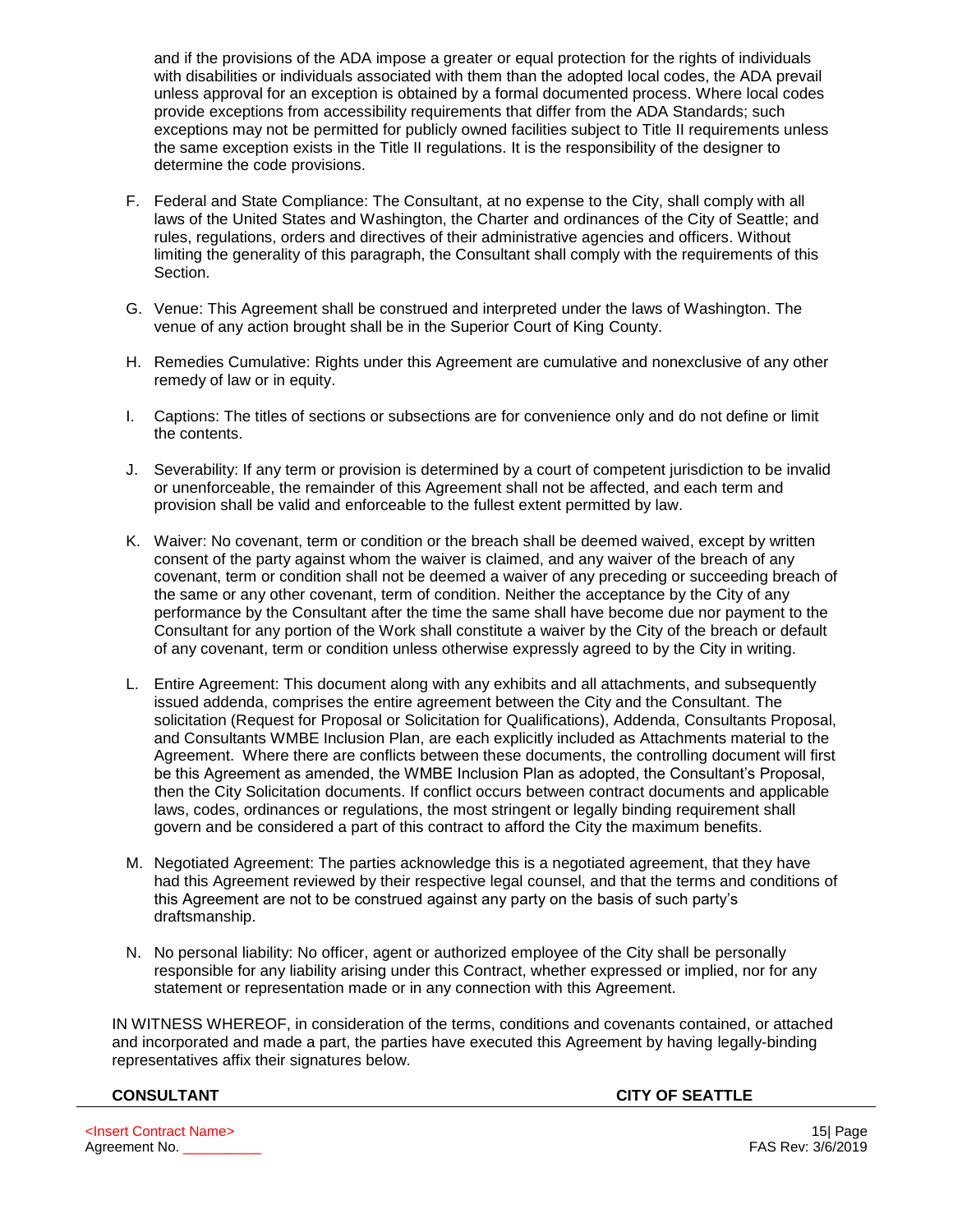| By<br>Date<br>Signature                         | Bv<br>Signature                                            | Date |
|-------------------------------------------------|------------------------------------------------------------|------|
| Type or Print                                   | Name Type or Print Name                                    |      |
| Title                                           | Title                                                      |      |
| <b>City of Seattle Business License Number:</b> | Washington State Unified Business Identifier Number (UBI): |      |
|                                                 |                                                            |      |

# **Attachments**:

- Consultant Questionnaire (required above \$8K) *to be returned with your signed Agreement.*  [http://www.seattle.gov/Documents/Departments/FAS/PurchasingAndContracting/Consulting/fas](http://www.seattle.gov/Documents/Departments/FAS/PurchasingAndContracting/Consulting/fas-cpcs-consultant-questionnaire.docx)[cpcs-consultant-questionnaire.docx](http://www.seattle.gov/Documents/Departments/FAS/PurchasingAndContracting/Consulting/fas-cpcs-consultant-questionnaire.docx)
- **Exhibit XX Scope of Work (Insert Exhibit if applicable)**
- Non-Disclosure Agreement (DELETE from this package if not applicable)
- **■** Invoice Payment Package
- Insurance Transmittal form *proof of certification and blanket/additional insured endorsement wording coverage for the City of Seattle should be submitted with your signed Agreement.*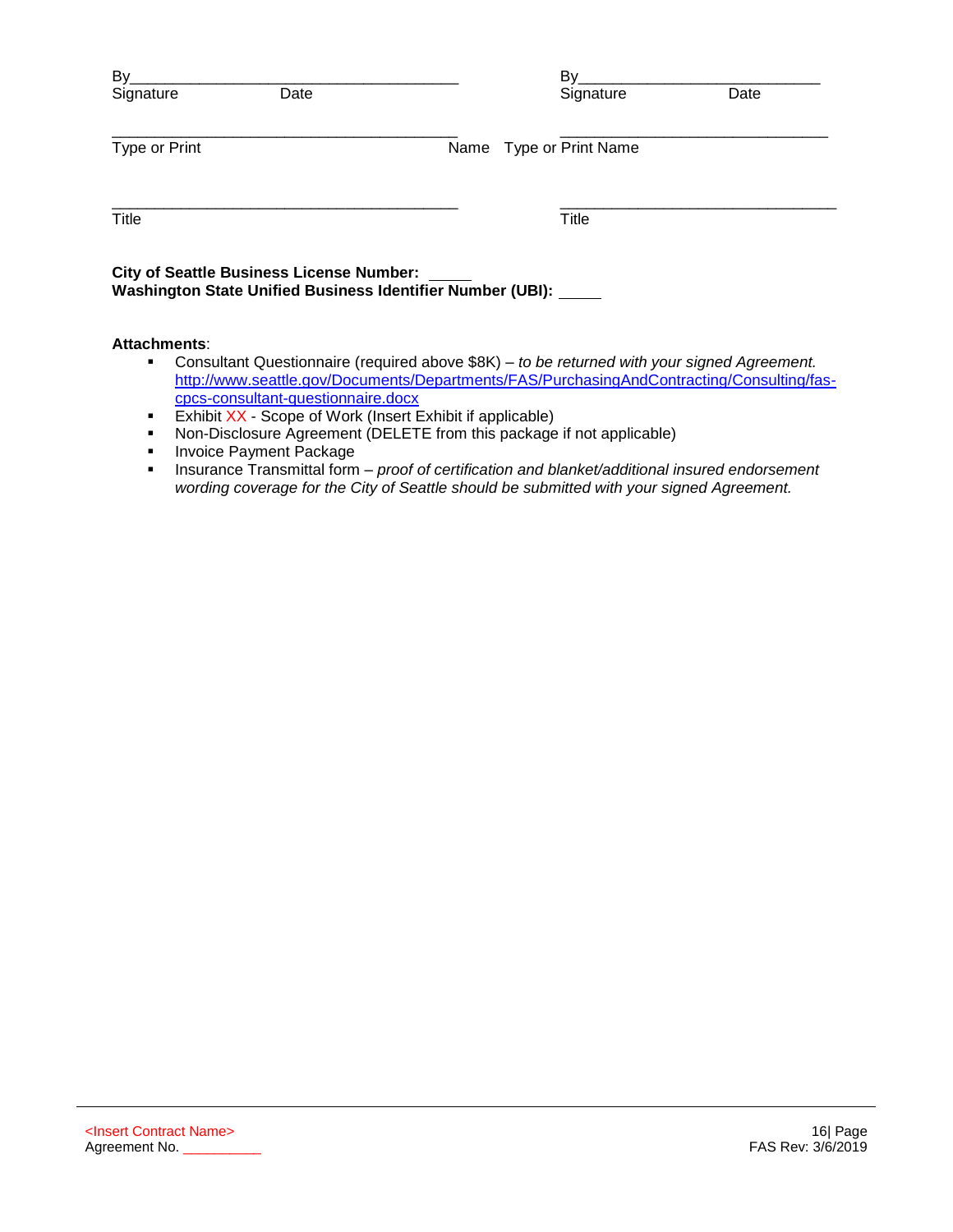

# **Non-Disclosure Agreement**

# **CONTRACT #** ENTER CONTRACT # **CONTRACT TITLE:** ENTER CONTRACT TITLE

# THIS IS A **SAMPLE** FORM ONLY. MODIFY FOR YOUR DEPARTMENT NEEDS OR DELETE FROM THIS AGREEMENT IF NOT APPLICABLE. **Delete this box when done**

This AGREEMENT is made and entered into by and between the City of Seattle ("City") and ENTER CONSULTANT NAME, ("Consultant") and is effective upon contract execution.

Whereas, the Consultant requires access to many forms of confidential materials, including **[EDIT THIS**] LIST AS NEEDED] names, addresses, telephone numbers, email addresses, files, records, court documents and other forms of proprietary, private or personal-identifying information, herein referred to as "Information", to propose, develop, implement, maintain or perform the Scope of Work. The Consultant must comply with all city, state and federal regulations in accessing and using this Information.

#### THEREFORE IT IS AGREED AS FOLLOWS:

The City will allow the Consultant access all Information required to perform Consultant's Scope of Work.

The Consultant agrees to limit the use of this Information to the purposes ("Purposes") of fulfilling the requirements of the Scope of Work.

The Consultant agrees that access to Information will be limited to approved employees and subcontracted employees ("Authorized Personnel"). The Consultant agrees that it will provide the City of Seattle with a list of employees who will have access to Information. Consultant agrees that all Authorized Personnel shall be informed of the provisions of this Agreement and shall first agree to comply with the revisions of this Agreement before Consultant permits any Authorized Personnel to have access to Information.

The Consultant shall obtain written authorization from the City prior to permitting any Consultant or subconsultant employees to have access to Information. The City and Consultant will screen all Consultant or subconsultant employees whom the Consultant requests to have access to Information. Screening may include a criminal record background investigation. At the City's sole discretion, the City may deny authorization to an individual because of criminal record or other pertinent reason. Authorization can be revoked immediately for anyone reasonably believed to be violating access/disclosure regulations.

The Consultant agrees to further limit access to Information to Authorized Personnel. No copies of Information shall be made except as clearly necessary to accomplish Purposes of this Agreement. The Consultant agrees to destroy copies of such Information when copies of such Information are no longer needed for Purposes of this Agreement.

The Consultant will not disclose any Information in any form which can identify an individual in any report or documentation, except for the Purposes of this Agreement when working with City personnel, or Authorized Personnel on the list.

The Consultant agrees to take all necessary reasonable precautions to protect Information from unauthorized access, alteration, or destruction. Information and programs to access it must be stored in secure systems or locked containers. Consultant shall employ all current safeguards to prevent unauthorized access to disk and tape files. Consultant Personnel shall not bypass or override security provisions in the course of their work.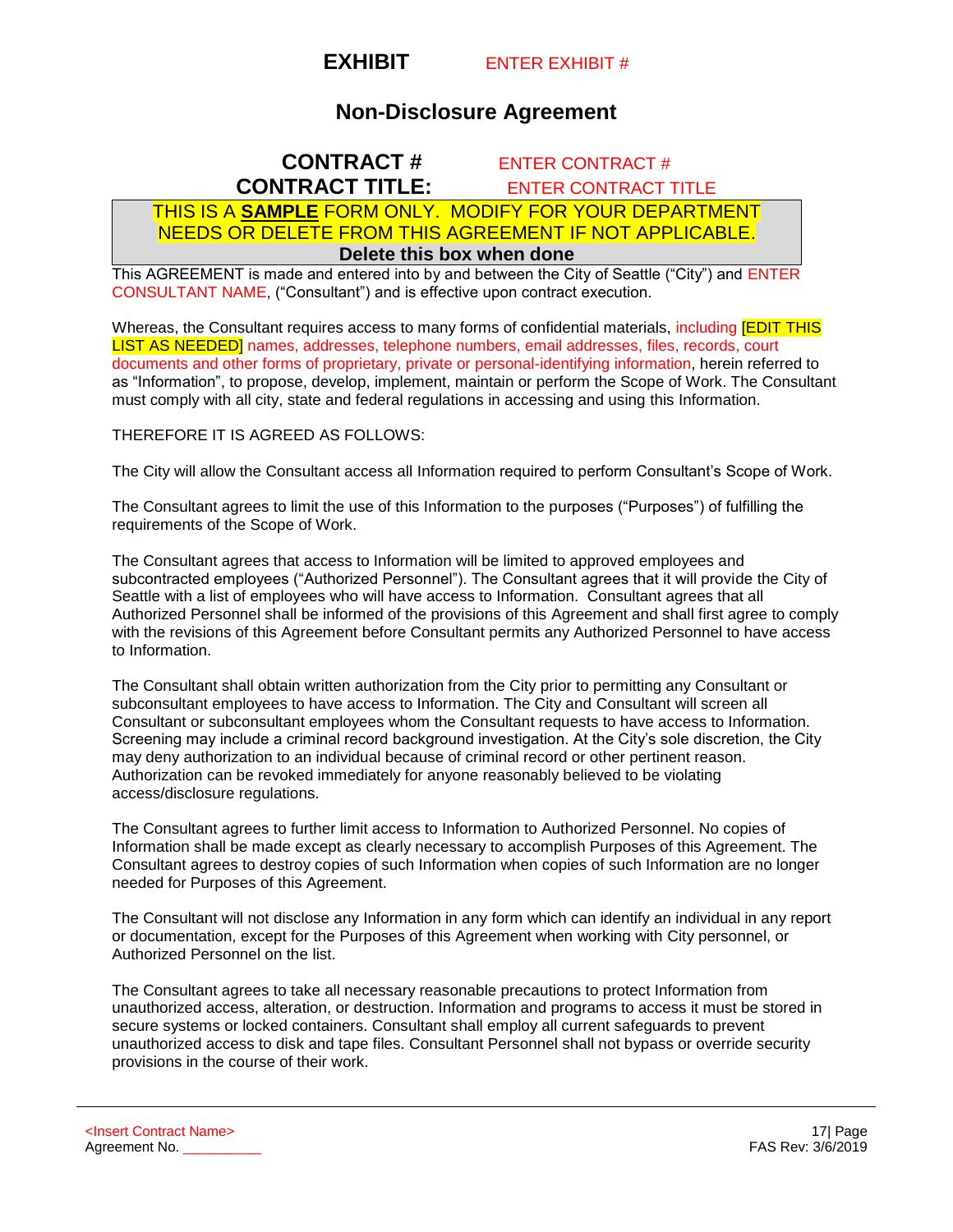In the event that the Consultant deems it necessary, for the purposes of this agreement, to disclose Information to any subconsultant, the Consultant shall notify the City and secure the written agreement of the subconsultant to comply with all terms of this Non-Disclosure Agreement as if it were the Consultant named herein. The City shall have the right, at any time, to monitor, audit, and review the activities, policies, records, and documents of the Consultant and its subconsultants in implementing this Agreement in order to assure compliance therewith.

The Consultant shall notify the City Project Manager within 24 hours of a suspected or actual security breach that compromises the security, confidentiality or integrity of Information. Immediately following the Consultant's notification to the City Project Manager, the Consultant shall take steps to immediately remedy the security breach and prevent any further security issues. The Consultant agrees that it shall not inform any third party of any security breach without the City's prior written consent. Further, the Consultant agrees that the City has the sole right to determine whether notice of a security breach is to be provided to a third party, and what the contents of such notice would be.

Since this Agreement provides access to Information on an ongoing basis, the City reserves the right to immediately suspend furnishing Information under this Agreement when it is determined by the City that any rule, policy, procedure, or regulation described or referenced herein is violated or appears to be violated. The Consultant shall not be liable for any deficiencies in the performance of its duties caused by the suspension provided it is later determined by investigation of the City that the Consultant did not violate this agreement. Notice of any such suspension shall be provided to Consultant in writing by the City.

It is hereby understood and acknowledged by the parties that any breach of their obligations detailed in this Agreement may cause the other injury and that monetary relief will not be in every case an adequate remedy for any such breach. Accordingly, in the event of any such breach the injured party may seek injunctive relief from such breach or threatened breach of this Agreement.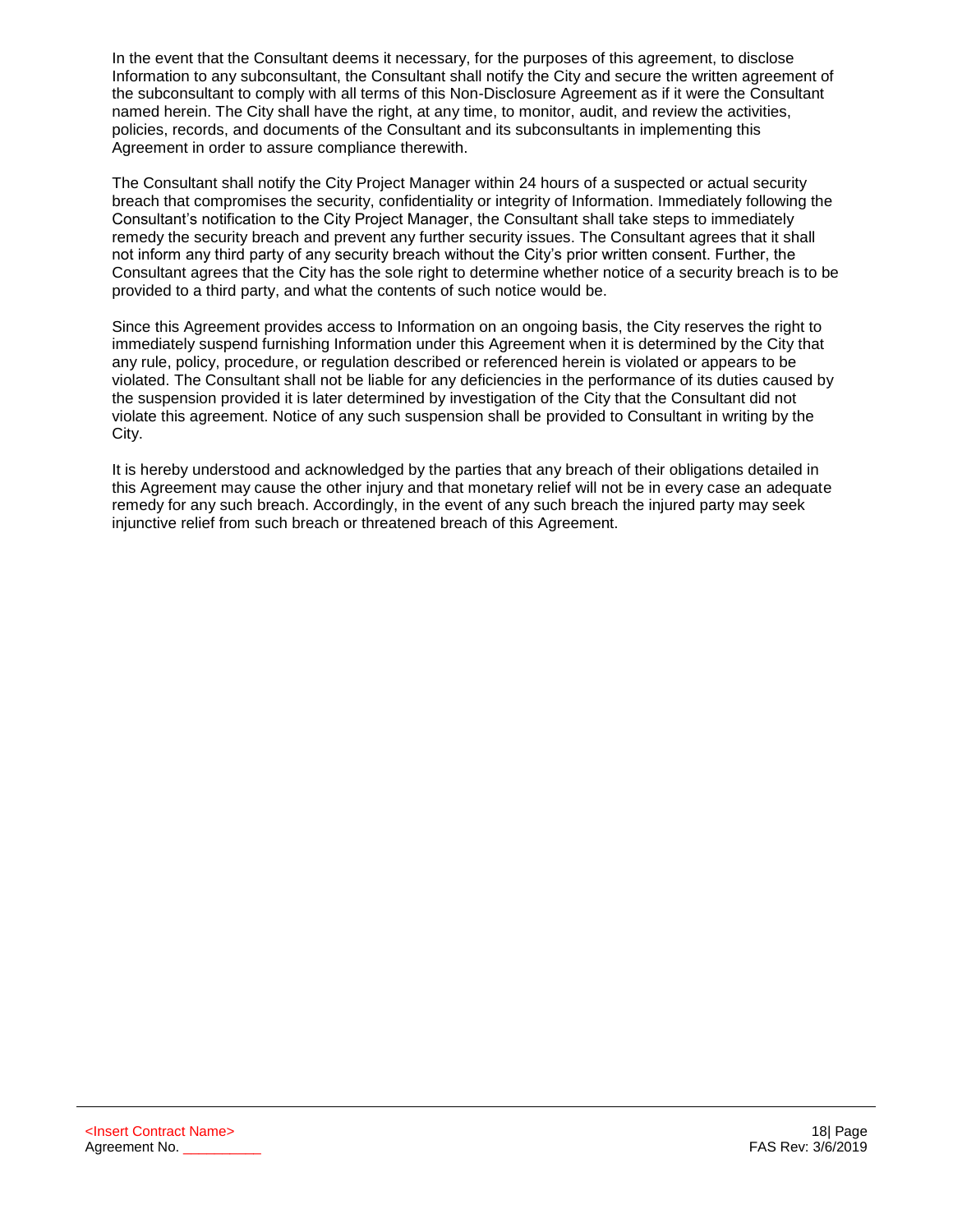# **Invoice Review Checklist**

| The City intends to pay you promptly. Below is a checklist to ensure your payment will be       |
|-------------------------------------------------------------------------------------------------|
| processed quickly. Provide this to the best person in your company for ensuring invoice quality |
| control.                                                                                        |

 $\Box$  Send the invoices to the correct address:

# **City Department Address/Invoice Recipient:**

| City Department Address/Invoice Recipient:<br>Instructions: Please amend this according to your department as to who should first receive the invoice.<br>Delete this box after completing.                                                                                                                                                                                                                              |
|--------------------------------------------------------------------------------------------------------------------------------------------------------------------------------------------------------------------------------------------------------------------------------------------------------------------------------------------------------------------------------------------------------------------------|
| Validate that the time for services performed is within the Contract Begin Date and Contract End<br>Date.                                                                                                                                                                                                                                                                                                                |
| Ensure invoice items have not been previously billed or paid, given the time for which services<br>were performed.                                                                                                                                                                                                                                                                                                       |
| Ensure enough money remains on the contract including amendments), to pay the invoice.                                                                                                                                                                                                                                                                                                                                   |
| Ensure the Labor Rates match the most current approved rate sheet.                                                                                                                                                                                                                                                                                                                                                       |
| Ensure the Overhead Rate and Fee used in calculating personnel costs match the most current<br>approved rate sheet.                                                                                                                                                                                                                                                                                                      |
| Ensure the Direct Charges on the invoice are allowable by contract.                                                                                                                                                                                                                                                                                                                                                      |
| Eliminate unallowable costs (e.g. Traveling Business or First Class, Alcoholic Beverages, etc.)                                                                                                                                                                                                                                                                                                                          |
| Verify that personnel named are explicitly allowed for within the contract or most current approved<br>rate sheet.                                                                                                                                                                                                                                                                                                       |
| Ensure WMBE utilization is provided to the City and/or entered into the City on-line system.                                                                                                                                                                                                                                                                                                                             |
| Check the math.                                                                                                                                                                                                                                                                                                                                                                                                          |
| Ensure back-up documentation is adequate and complete.                                                                                                                                                                                                                                                                                                                                                                   |
| <b>Definitions</b><br>Services- Deliverables or work performed by the consultant including analysis, advice,<br>recommendations, report preparation, design development, and other specialized services.<br>Direct Charges-Non-Salary expenses that are necessary and directly applicable to the work required<br>٠<br>by the contract, for example, Travel & Per Diem, Reproduction Expenses, Office Supplies, and Sub- |

consultants. • Contract End Date: Day contract expires.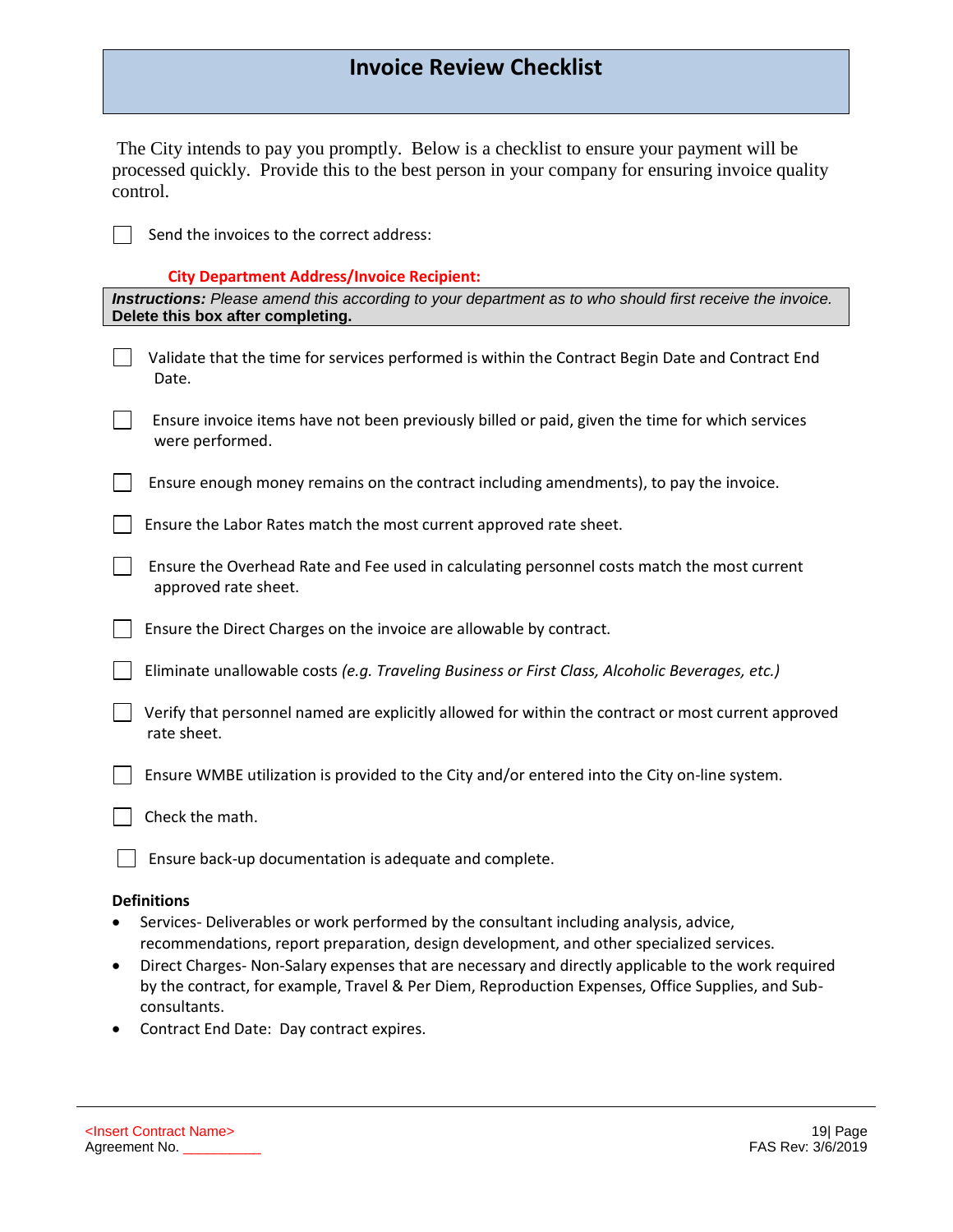*Instructions: Please amend the invoice on the next page according to your department and contract needs. You may pull out the sample attached and instead use your own version. Delete this box after completing.* 

**Every invoice should be submitted to clearly display all the following information. You may use the City format attached or your own invoice format, assuring that all the information on the sample is also easily found on your own invoice form. For an Excel version: <http://www.seattle.gov/city-purchasing-and-contracting/consultant-contracting>**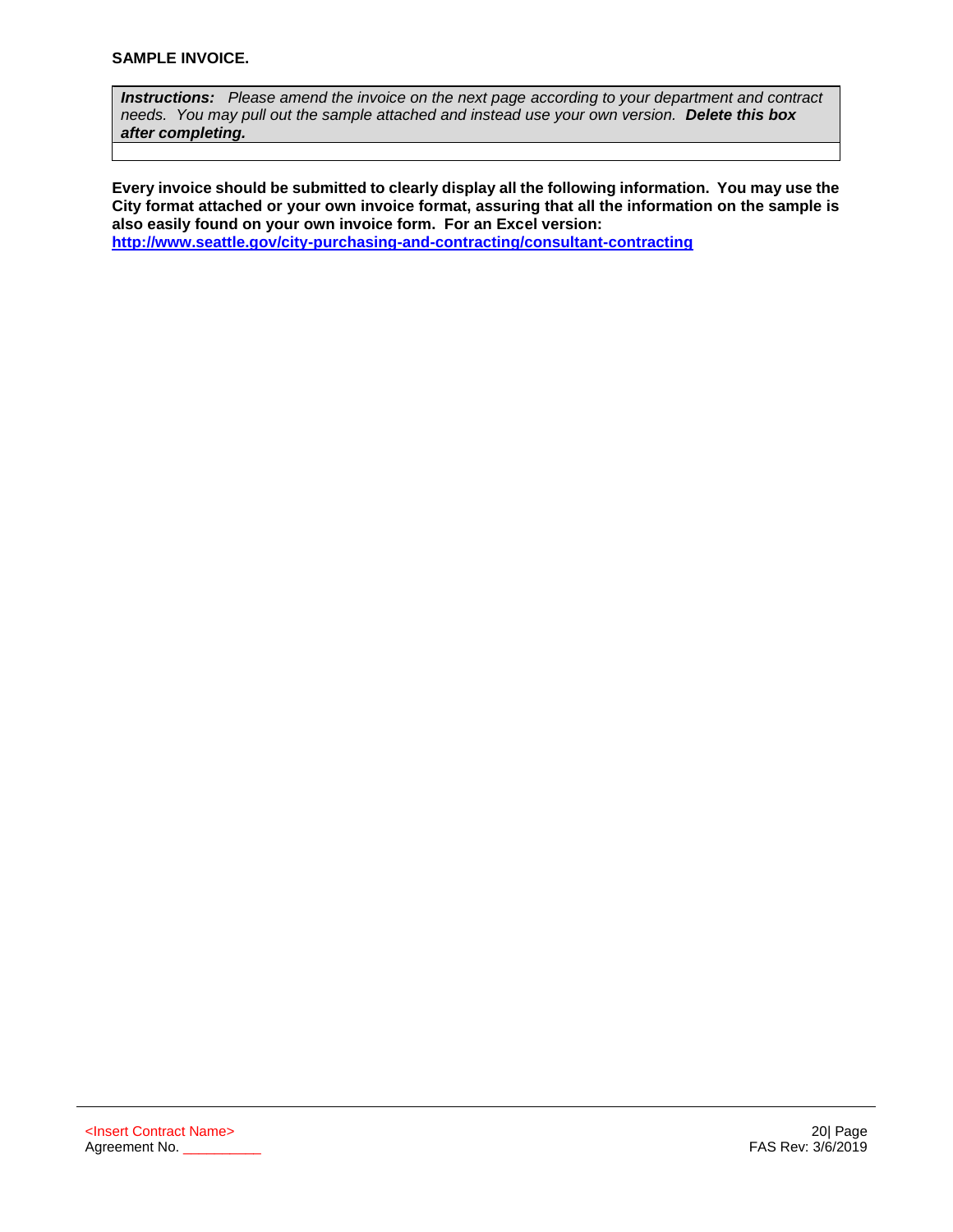|                                            |                                  | For City                             |
|--------------------------------------------|----------------------------------|--------------------------------------|
|                                            |                                  | use                                  |
| <b>Invoice Date</b>                        | Date                             |                                      |
| <b>Consultant Name</b>                     | <b>Consultant Name</b>           |                                      |
| <b>Contract Number</b>                     | Contract #                       |                                      |
| <b>Contract Title:</b>                     | <b>Contract Title</b>            |                                      |
| <b>Work Authorization #</b>                | If Applicable                    |                                      |
| <b>Work Authorization</b><br><b>Title:</b> | If Applicable                    |                                      |
| <b>Period Covered By</b>                   | Month/Day/Year to Month/Day/Year | <b>Consultant Mailing Address</b>    |
| <b>Consultant Invoice No.</b>              | #########                        | Street Address, Suite #              |
| <b>Consultant Project #</b>                | If Applicable                    | City, State Zip                      |
| <b>Consultant Contact</b>                  | First Name Last Name             | <b>Consultant Remittance Address</b> |
| <b>Contact Phone #</b>                     | $(Area Code) \# \# \# \# \# \#$  | Street Address, Suite #              |
| <b>Contact Email Address</b>               | Name@Company.com                 | City, State Zip                      |
| <b>PM</b>                                  | Name of City PM                  |                                      |

#### **Task # - Task Name**

**Consultant Contract Invoice By Task**

| <b>Salary Costs</b> |                                                  |                 |                                                                |                                                         |
|---------------------|--------------------------------------------------|-----------------|----------------------------------------------------------------|---------------------------------------------------------|
| <b>Personnel</b>    | <b>Classification</b>                            | <b>Hours</b>    | <b>Raw Rate</b>                                                | <b>Current</b><br><b>Invoice</b><br><b>Total</b>        |
|                     |                                                  | $\theta$        | 0.00                                                           | 0.00                                                    |
|                     |                                                  | 0               | 0.00                                                           | 0.00                                                    |
|                     |                                                  | $\overline{0}$  | 0.00                                                           | 0.00                                                    |
|                     | <b>Subtotal Raw Rates Salary Costs This Task</b> | Overhead<br>Fee | $0.0\%$<br>$0.0\%$                                             | \$<br>$\blacksquare$<br>\$<br>$\blacksquare$<br>\$<br>٠ |
|                     |                                                  |                 | <b>Total Direct</b><br><b>Salary Costs</b><br><b>This Task</b> | \$<br>$\blacksquare$                                    |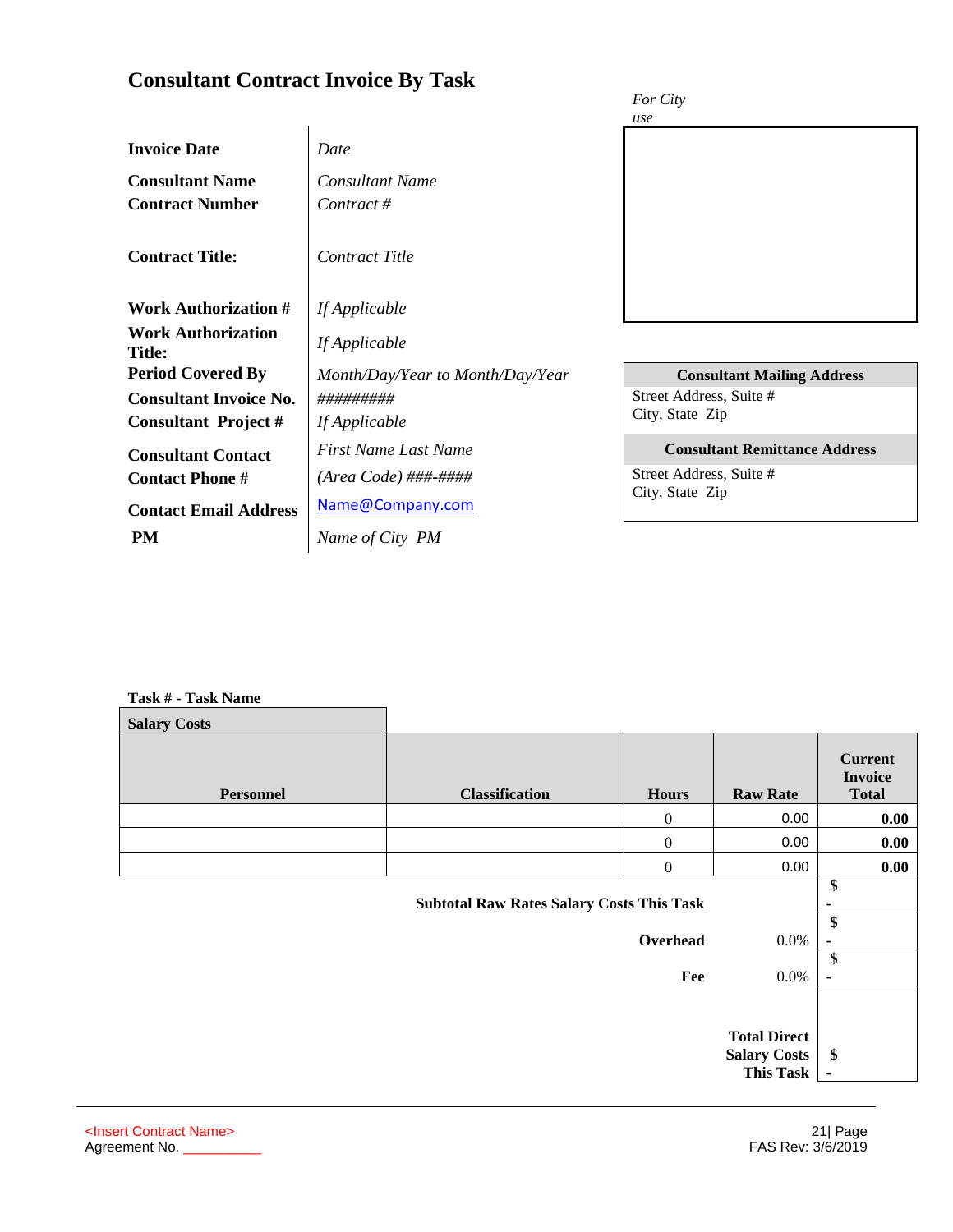|                | <b>Direct Non-Salary Costs</b>                                     |                                       |                                                  |
|----------------|--------------------------------------------------------------------|---------------------------------------|--------------------------------------------------|
| <b>Item</b>    | <b>Expense Category (List</b><br><b>Subconsultants Separately)</b> | <b>Notes</b>                          | <b>Current</b><br><b>Invoice</b><br><b>Total</b> |
|                | <b>Travel &amp; Per Diem</b>                                       |                                       |                                                  |
| 2              | <b>Reproduction</b>                                                |                                       |                                                  |
| 3              | Communication                                                      |                                       |                                                  |
| $\overline{4}$ | <b>Sampling &amp; Testing</b>                                      |                                       |                                                  |
| 5              | <b>Sub-Consultants</b>                                             |                                       |                                                  |
| 6              | Other                                                              |                                       |                                                  |
|                |                                                                    | <b>Subtotal</b><br><b>Direct Non-</b> |                                                  |

**Salary Cost This Task \$ -** 

**Task # - Task Name Total Amount Due**

**\$ -** 

| Task # - Task Name  |                                                  |              |                     |                                                  |
|---------------------|--------------------------------------------------|--------------|---------------------|--------------------------------------------------|
| <b>Salary Costs</b> |                                                  |              |                     |                                                  |
| <b>Personnel</b>    | <b>Classification</b>                            | <b>Hours</b> | <b>Raw Rate</b>     | <b>Current</b><br><b>Invoice</b><br><b>Total</b> |
|                     |                                                  | $\mathbf{0}$ | 0.00                | 0.00                                             |
|                     |                                                  | 0            | 0.00                | 0.00                                             |
|                     |                                                  | 0            | 0.00                | 0.00                                             |
|                     | <b>Subtotal Raw Rates Salary Costs This Task</b> |              |                     | \$                                               |
|                     |                                                  | Overhead     | $0.0\%$             | \$<br>۰                                          |
|                     |                                                  | Fee          | $0.0\%$             | \$<br>٠                                          |
|                     |                                                  |              | <b>Total Direct</b> |                                                  |

|                |                                | <b>This Task</b>                     |                                                  |
|----------------|--------------------------------|--------------------------------------|--------------------------------------------------|
|                | <b>Direct Non-Salary Costs</b> |                                      |                                                  |
| <b>Item</b>    | <b>Expense Category</b>        | <b>Notes</b>                         | <b>Current</b><br><b>Invoice</b><br><b>Total</b> |
|                | <b>Travel &amp; Per Diem</b>   |                                      |                                                  |
| 2              | <b>Reproduction</b>            |                                      |                                                  |
| 3              | Communication                  |                                      |                                                  |
| $\overline{4}$ | <b>Sampling &amp; Testing</b>  |                                      |                                                  |
| 5              | <b>Sub-Consultants</b>         |                                      |                                                  |
| 6              | Other                          |                                      |                                                  |
|                |                                | <b>Subtotal Direct</b><br>Non Colomy | \$                                               |

**Non-Salary Cost This Task -** 

**Salary Costs** 

**\$**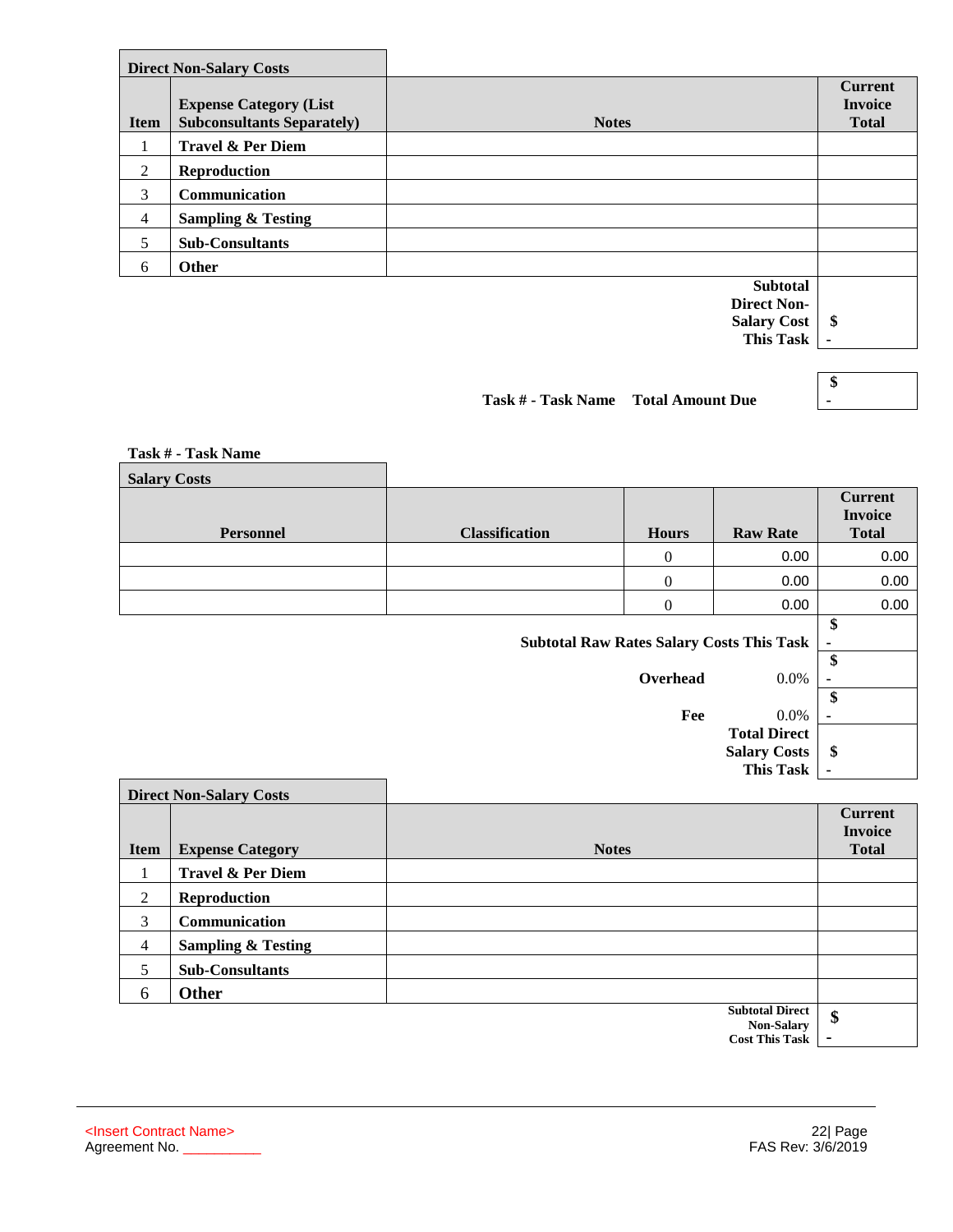| <b>Salary Costs</b>                              |                       |                |                 |                                                  |
|--------------------------------------------------|-----------------------|----------------|-----------------|--------------------------------------------------|
| <b>Personnel</b>                                 | <b>Classification</b> | <b>Hours</b>   | <b>Raw Rate</b> | <b>Current</b><br><b>Invoice</b><br><b>Total</b> |
|                                                  |                       | 0              | 0.00            | 0.00                                             |
|                                                  |                       | $\overline{0}$ | 0.00            | 0.00                                             |
|                                                  |                       | $\Omega$       | 0.00            | 0.00                                             |
| <b>Subtotal Raw Rates Salary Costs This Task</b> |                       |                |                 |                                                  |
|                                                  |                       | Overhead       | 0.0%            | ۰<br>\$                                          |
|                                                  |                       | Fee            | 0.0%            | $\blacksquare$                                   |
|                                                  |                       |                | Total Dinoot    |                                                  |

# **Task # - Task Name**

**Total Direct** 

**Salary Costs**   $\frac{\text{max}}{\text{This Task}}$  \$

| <b>Direct Non-Salary Costs</b> |                               |                 |                |
|--------------------------------|-------------------------------|-----------------|----------------|
|                                |                               |                 | <b>Current</b> |
|                                |                               |                 | <b>Invoice</b> |
| <b>Item</b>                    | <b>Expense Category</b>       | <b>Notes</b>    | <b>Total</b>   |
|                                | Travel & Per Diem             |                 |                |
| 2                              | <b>Reproduction</b>           |                 |                |
| 3                              | <b>Communication</b>          |                 |                |
| $\overline{4}$                 | <b>Sampling &amp; Testing</b> |                 |                |
| 5                              | <b>Sub-Consultants</b>        |                 |                |
| 6                              | <b>Other</b>                  |                 |                |
|                                |                               | <b>Subtotal</b> |                |

**Direct Non-Salary Cost This Task -** 

**Task # - Task Name Total Amount Due**

| ъ |  |  |
|---|--|--|
|   |  |  |
|   |  |  |

**\$** 

**Total Amount Due This Invoice (Summary of All Tasks)**